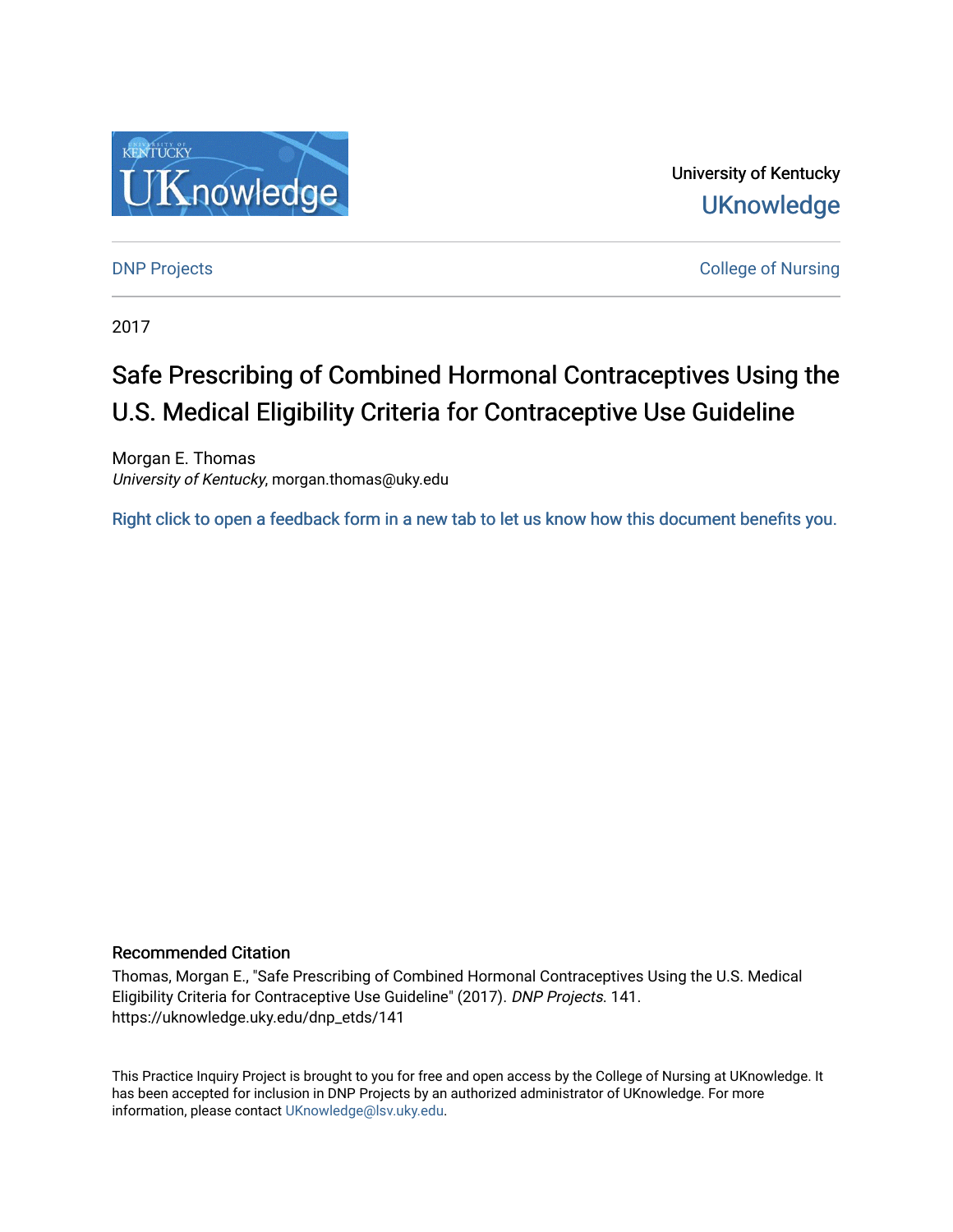### Running head: SAFE PRESCRIBING OF COMBINED HORMONAL CONTRACEPTIVES

Safe Prescribing of Combined Hormonal Contraceptives

Using the U.S. Medical Eligibility Criteria for Contraceptive Use Guideline

Morgan E. Thomas University of Kentucky College of Nursing May 3, 2017

Committee Chair: Nancy Kloha, DNP, APRN, FNP-BC Committee Member: Sharon Lock, PhD, APRN, FNAP, FAANP Clinical Mentor: Donna Thompson, APRN, MSN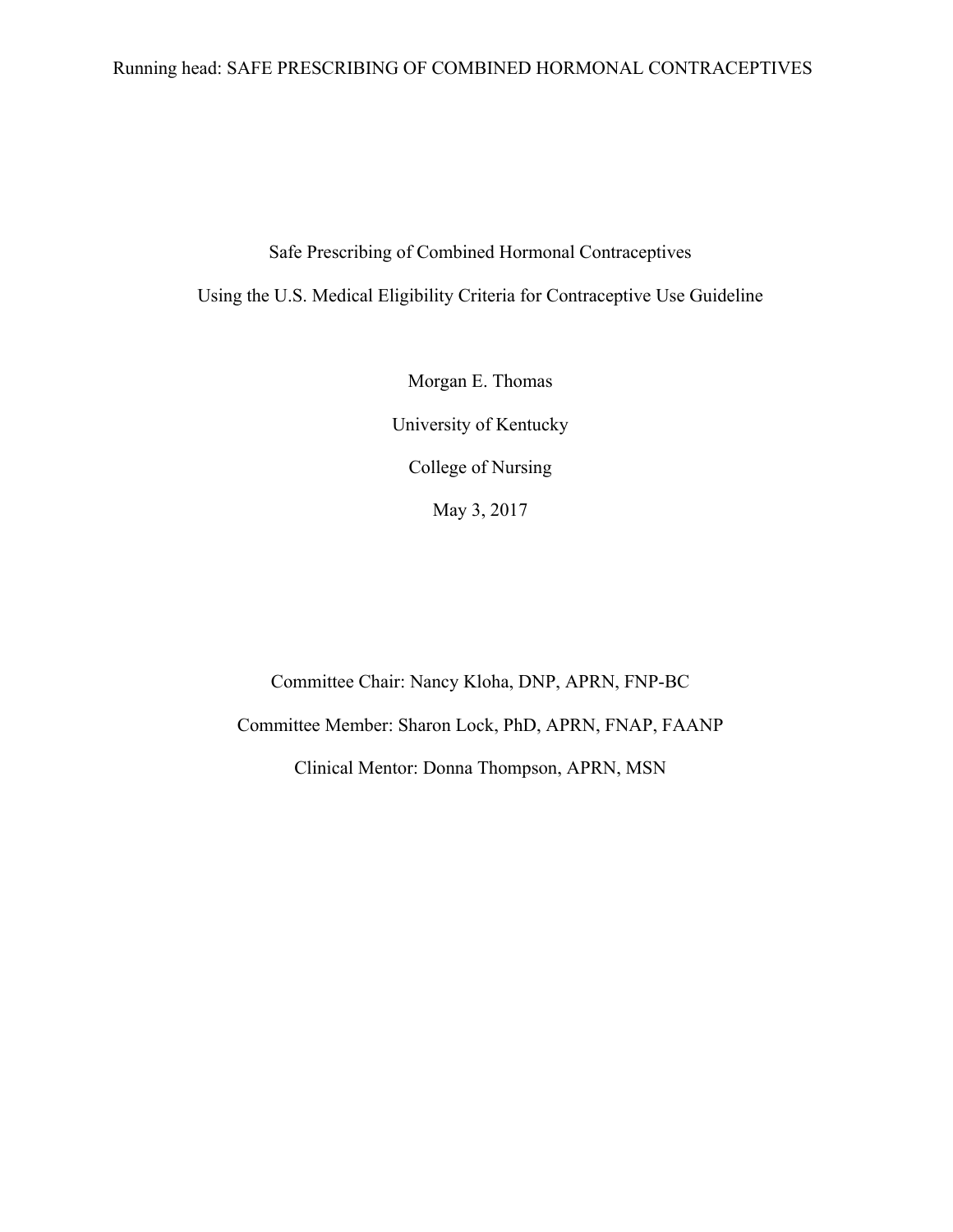# **Table of Contents**

| .20 |  |
|-----|--|
|     |  |
|     |  |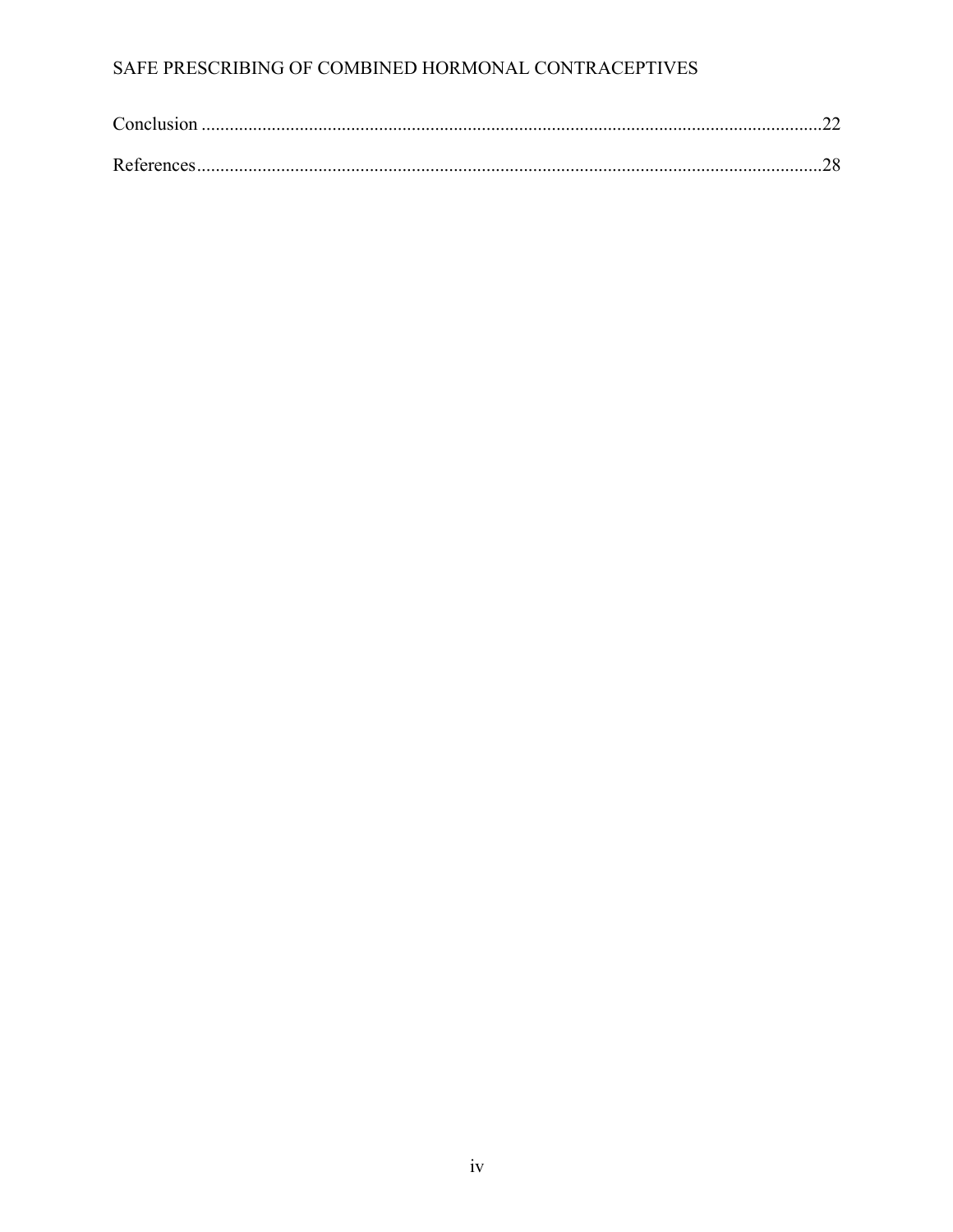### **List of Tables**

| Table 3: Comparison of Patient Age, Provider Type, and Provider Tenure by Completeness27 |  |
|------------------------------------------------------------------------------------------|--|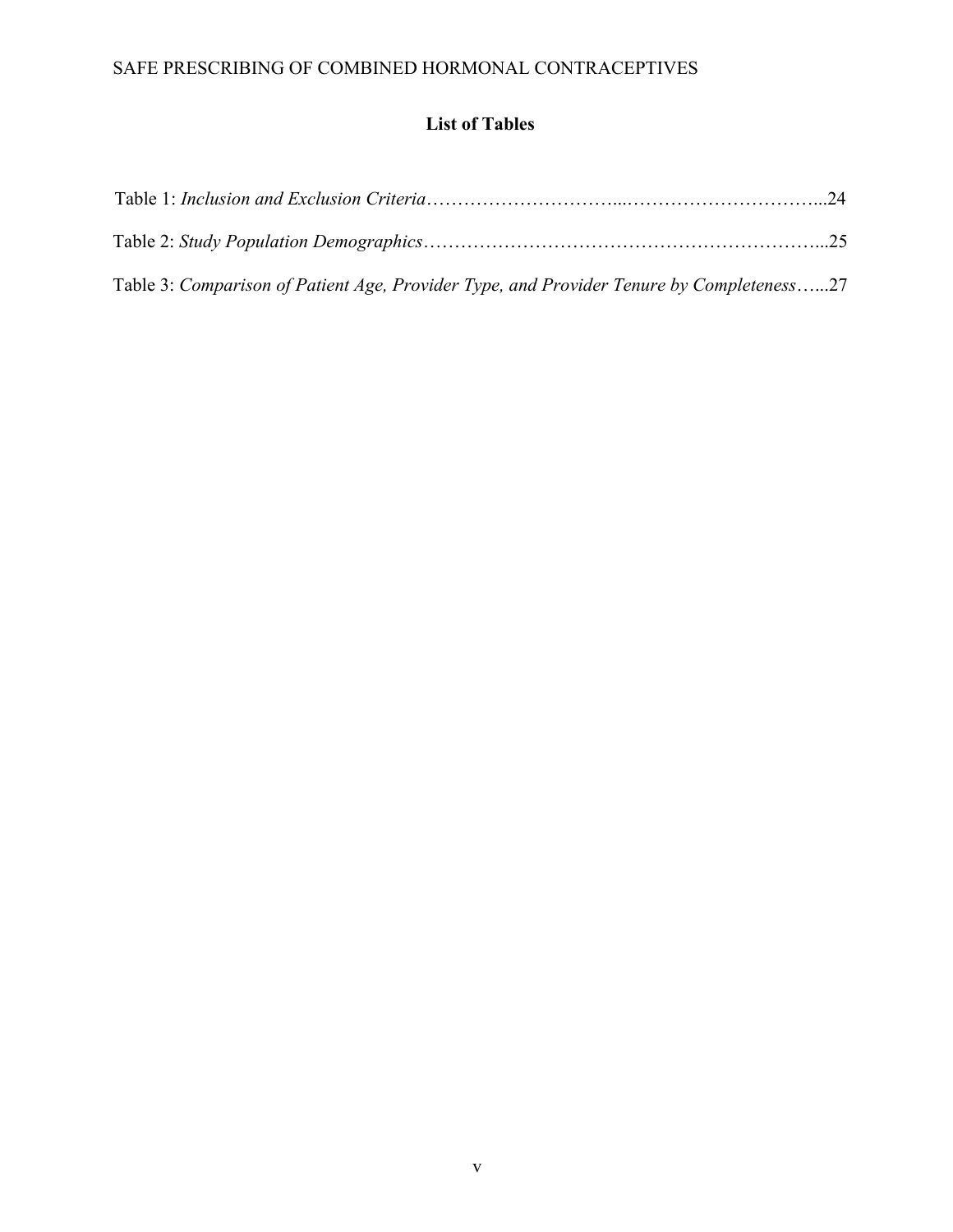#### **Abstract**

Safe prescribing of combined hormonal contraceptives is important to prevent unplanned pregnancies and adverse effects including thrombotic events. Combined hormonal contraceptives can be taken safely but this relies on appropriate prescribing techniques by the healthcare provider. Prior to prescribing any type of contraception, health care providers should perform a risk assessment to anticipate and prevent patient complications. The Centers for Disease Control and Prevention created the United States Medical Eligibility Criteria (U.S. MEC) for contraceptive use guideline to help direct healthcare providers to assess patient risk factors, prescribe the safest form of contraception, and provide necessary teaching and follow-up. This project includes a retrospective chart audit of 100 charts from university-based, outpatient, primary care clinics to examine contraceptive counseling and prescribing behaviors and compare these with the recommendations set forth by the guideline. This project will help identify guideline adherence and specifically assess prescriber documentation of risk factors associated with combined contraceptives, the safety of prescribing a combined hormonal contraceptive, and prescriber documentation of combined contraceptive counseling and follow-up.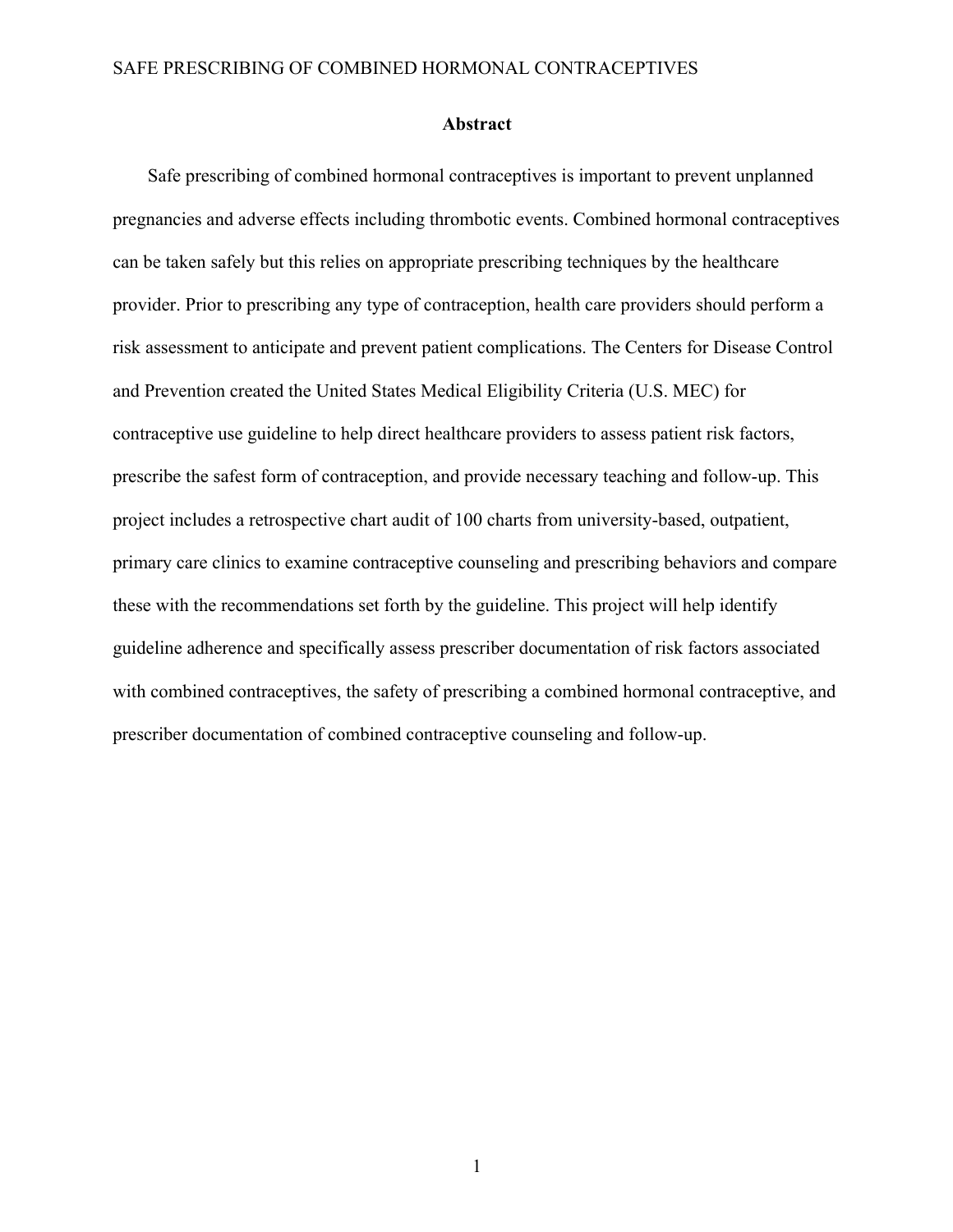#### **Introduction**

My sister-in-law was 21 when a pulmonary embolism threatened her life. The cause was attributed to combined hormonal contraceptive (CHC) use and she expressed feelings of resentment. She felt cheated that her providers never educated her regarding the serious risks of CHC use. At the time, my sister-in-law was by definition obese with undiagnosed hypertension, however, she would have chosen a different contraceptive method had she known about the risk of a thrombotic event. Like many women, the ease and convenience of the birth control pill drew her to choose the pill, despite other and potentially safer techniques to prevent unintended pregnancy. The purpose of this paper is to examine CHC prescribing to identify barriers of unsafe practices.

#### **Background**

Unplanned pregnancies contribute to a significant health disparity in the United States (US). In the US, unplanned pregnancies make up approximately half (51%) of all pregnancies and 40% of unintended pregnancies result in abortions (Finer & Zolna, 2014). Additionally, unintended pregnancies cost taxpayers nine billion U.S. dollars per year (Finer & Henshaw, 2006; Hoffman, 2006). Compared with the rest of the world, North America is the only continent in the world where rates of unplanned pregnancies are consistent or increasing over the past decade (Singh, Sedgh, & Hussain, 2010). Unplanned pregnancies also create health disparities for mothers and children affected.

Unintended pregnancies negatively impact the physical and psychological health of mom and baby. Unplanned pregnancies are associated with preterm birth, low birth weight (Shah et al., 2011), tobacco use during pregnancy, and late prenatal care (David, 2006; Logan, Holcombe, Manlove, & Ryan, 2007). Furthermore, infants of unplanned pregnancies are less likely to be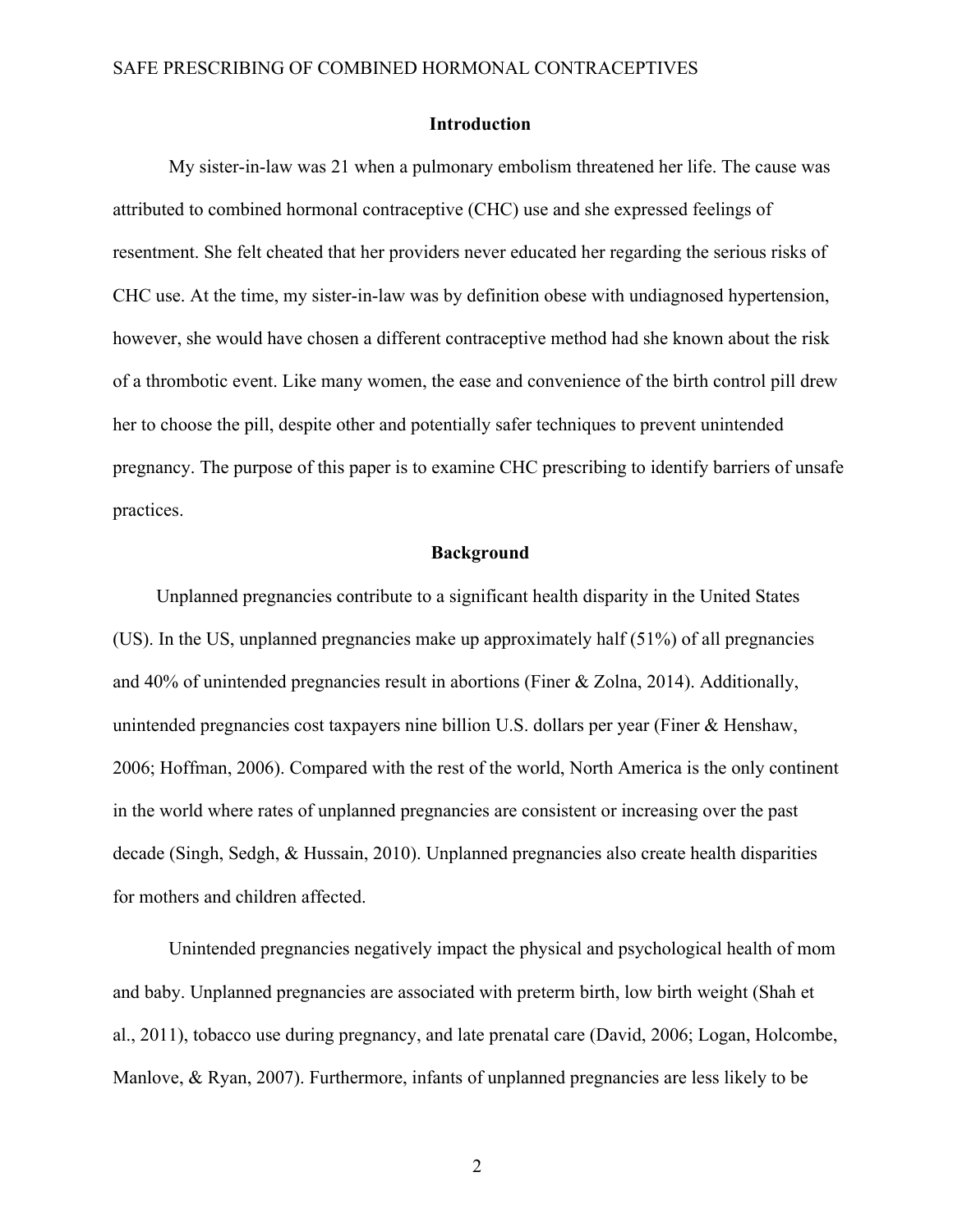breastfeed and are more likely to have poorer health outcomes during childhood (Taylor & Cabral, 2002). Female babies born from unplanned pregnancies are more likely to have unplanned pregnancies themselves and male babies are more likely to experience incarceration later in life (Elfenbein & Felice, 2003). Mothers with unintended pregnancies also face challenges and are prone to depression and intimate partner violence, and are less likely to complete high school by age 22 (Logan, Holcombe, Manlove, & Ryan, 2007). Given these serious consequences, global leaders advocated for prevention of unplanned pregnancies.

In 2015, the World Health Organization (WHO) identified access to safe and effective contraception as a worldwide public health goal. To accomplish this goal, the U.S. Department of Health and Human Services focused on contraceptive counseling and family planning using the Healthy People 2020 objectives (Office of Disease Prevention and Health Promotion, 2014). Healthy People objectives identify chief health indicators that address health disparities, including promotion of family planning and reproductive health among females (Office of Disease Prevention and Health Promotion, 2014). For example, one objective in 2002 was to decrease unplanned pregnancies from 49% to 44% and increase contraceptive use at last intercourse from 83% to 92%. (Centers for Disease Control and Prevention, 2011). Preventing unplanned pregnancies by advocating for contraceptive use was not a simple solution. Although contraception use is effective at preventing unplanned pregnancies, the WHO goal of contraceptive safety is a concern.

#### **Problem**

Since the release of oral contraception, complications became associated with CHCs including venous thromboembolism (Piparva & Buch, 2011). Combined hormonal contraceptives include both estrogen and progesterone hormones, and pill, patch, and vaginal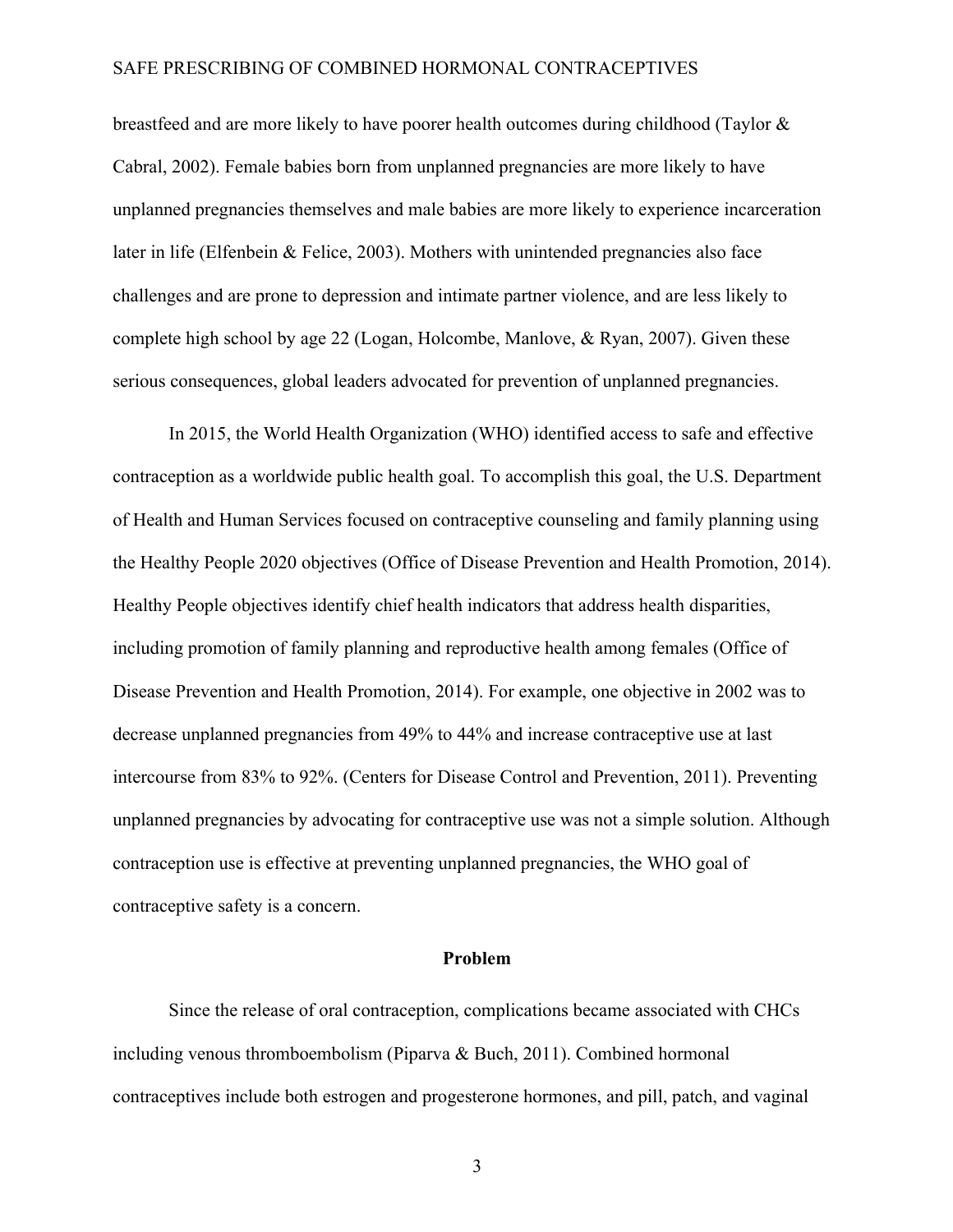ring methods. A venous thromboembolism (VTE) is a clot and can come in the form of a deep vein thrombosis (DVT) or pulmonary embolism (PE) and both are life-threatening as the thrombus can migrate into the arterial system resulting in stroke and heart attack (Hee, Kettner, & Vejtorp, 2013). If death is not the end result, quality of life is significantly and permanently impacted.

Although CHC related VTE events are arguably rare, the increased chance of PE, stroke, or heart attack among young women who use CHC is nonetheless a tragic consequence. Oral contraceptive pill users, especially those with certain risk factors and who use CHCs, are two to six times more likely to develop a VTE when compared to those who do not use the pill (Doma, Vucnik, Mijovski, Peternel, & Stegnar, 2013). In a systematic review and meta-analysis of 26 studies, CHC users were three to four times more likely to be diagnosed with a VTE compared with non-users (De Bastos et al., 2014). In a case-control study of 186 young women with diagnosis of VTE, 23% were CHC related (Westhoff, Yoon, Tang, Pulido, & Eisenberger, 2016). Finally, it is estimated that a new user of CHC increases her annual VTE risk from 4.5 to 14.5 per 10,000 woman-years (Manzoli, De Vito, Marzuillo, Boccia, & Villari, 2012). The increased risk, while small, still deserves prevention techniques.

Due to the importance of VTE prevention, it is recommended that both patients and health care providers communicate about contraceptive risk factors prior to CHC use. The American College of Obstetricians and Gynecologists (2012) recommended that prior to prescribing any type of CHC, health care providers perform a risk assessment to anticipate and prevent patient complications by communicating contraceptive risks (Vogt & Scheafer, 2011). The most notable CHC related VTE risks are age and smoking, and the FDA cautioned prescription of CHCs to women who smoke and are 35 years and older (World Health Organization, 2015). In addition to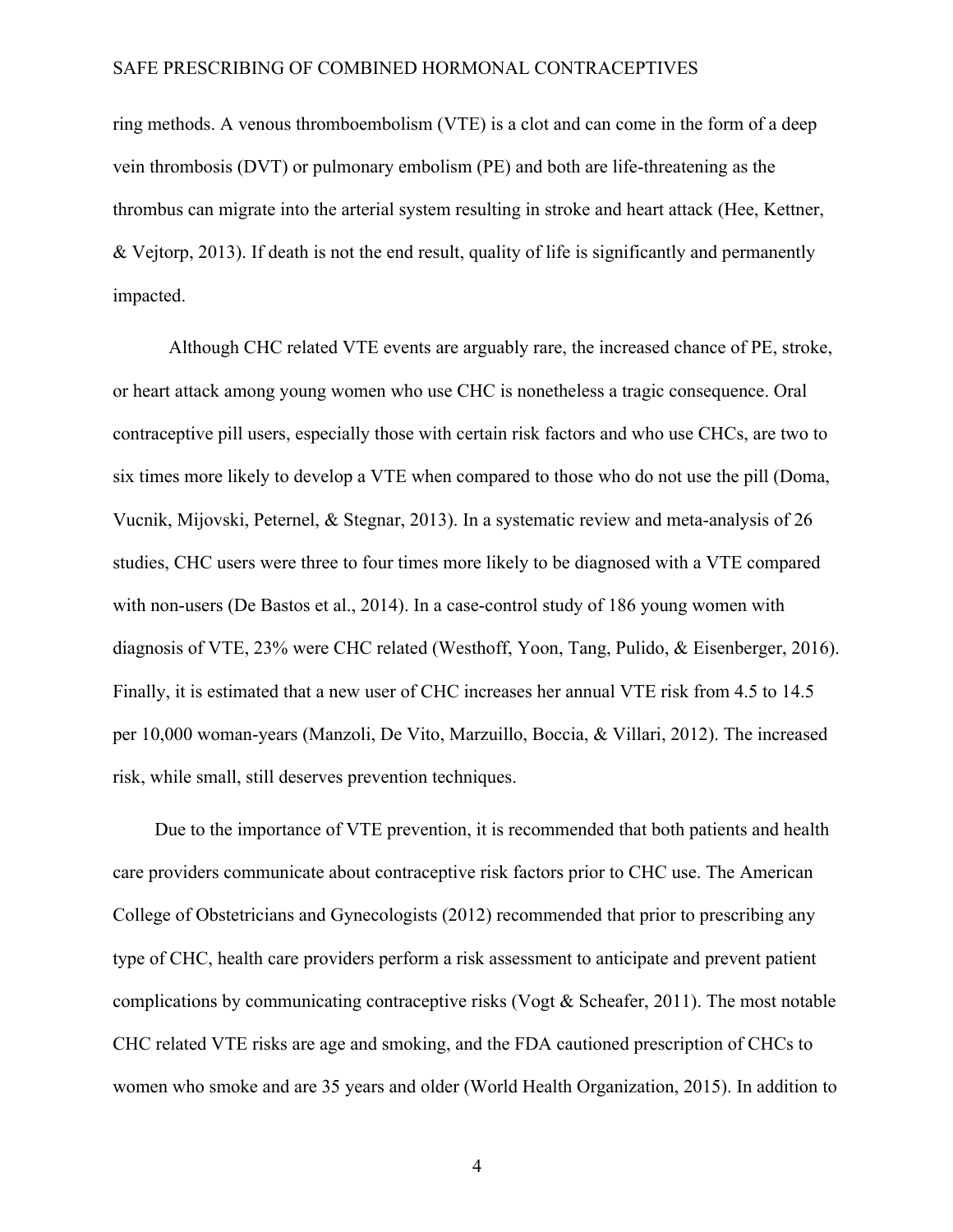age and smoking status, other conditions that predispose CHC users to VTE are the postpartum period (40–65 per 10,000 woman-years; Food and Drug Administration, 2012), recent surgery, migraines, active irritable bowel syndrome, Lupus, antiphospholipid antibodies, and previous VTE (American College of Obstetricians and Gynecologists, 2012; Mitic, 2014). Understanding these risks can help patients and providers choose the safest contraceptive method for the individual.

Before choosing a method of contraception, patients must understand their individual risk factors to identify and be cautious of potential side effects (American College of Obstetricians and Gynecologists, 2012). If women misjudge the safety of CHC use, diagnosis and treatment could be deferred because the patient may not take their symptoms seriously or may not report using a CHC to a health care provider (Vogt & Scheafer, 2011). The literature suggests preventing VTE among CHC users by encouraging women to make educated contraceptive decisions (Philipson et al., 2011). However, this is arguably dependent on the prescriber who has the responsibility to educate patients about the safety of contraceptives. Although patient teaching is necessary for CHC safety, there appear to be barriers to this practice.

It is concerning that prescribers are not adequately educating patients about contraceptive methods. Almost half of women in a study were unable to identify thrombosis and stroke as major risks associated with CHC use (Philipson et al., 2011). Almost half of these women also claimed not to have been educated about the risks of CHC use prior to having CHCs prescribed to them (Philipson et al., 2011). This lack of education by the provider was supported in another study where only 1 of 30 participants reported being more knowledgeable about the risks than the benefits (Vogt & Scheafer, 2011). This study recommended that providers not worry about overwhelming patients with too much information as those who had never used an CHC were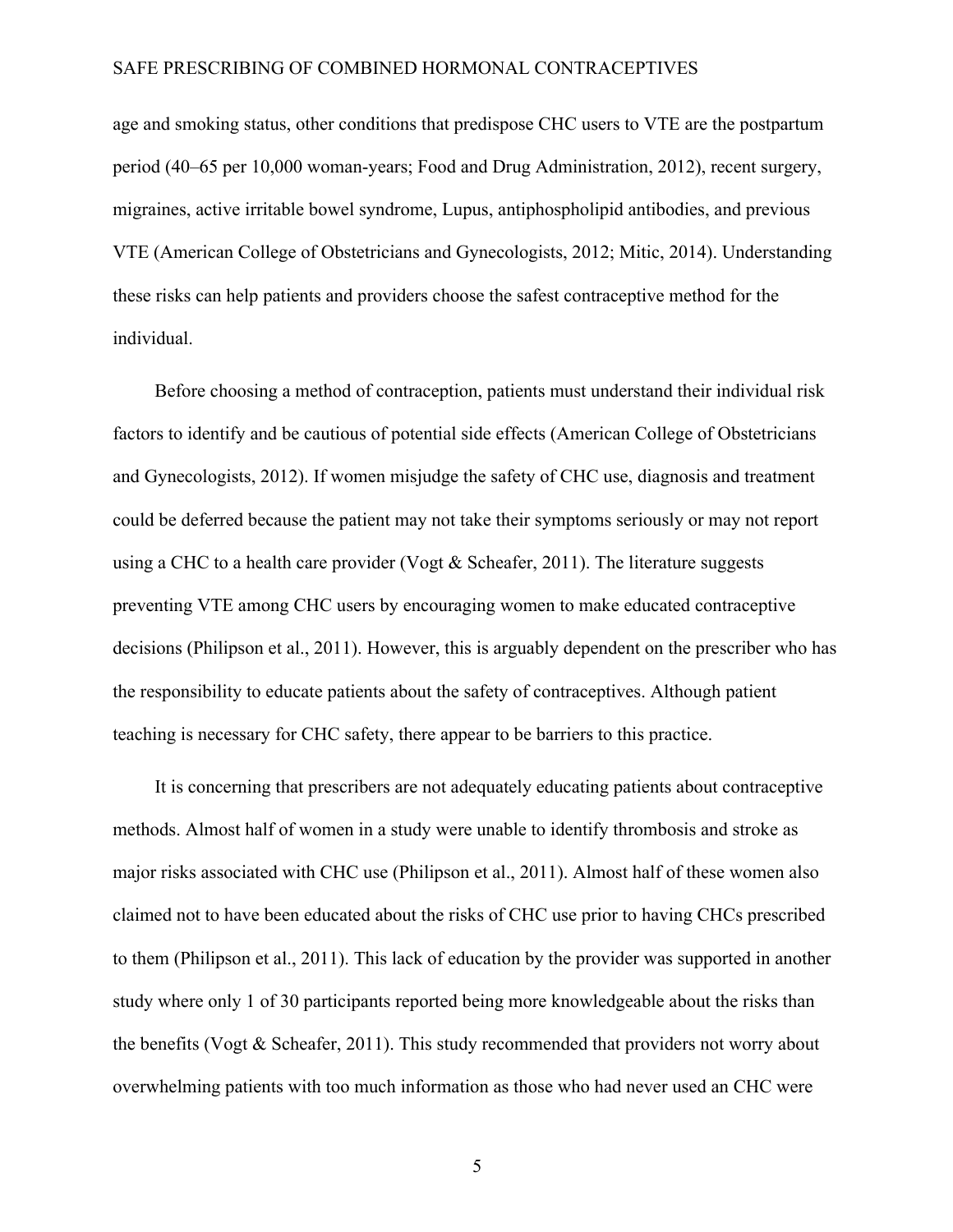found to have the highest interest and lowest knowledge ratings (Vogt & Scheafer, 2011). Combined hormonal contraceptives can be taken safely but this relies on appropriate prescribing and education by the healthcare provider using an evidence-based guideline.

#### **Guideline**

The Centers for Disease Control and Prevention (CDC) created the United States Medical Eligibility Criteria (U.S. MEC) for contraceptive use to help guide healthcare providers to assess patient risk factors and prescribe the safest form of contraception (World Health Organization, 2009). The U.S. MEC for contraceptive use includes over 1,800 recommendations related to more than 60 medical conditions (World Health Organization, 2009). Specifically, this tool helps providers identify patient risk factors including age greater than 35 years, tobacco use, medications, and certain medical conditions including breast or liver cancer, diabetes, history of DVT/PE, migraine headaches, hypertension, and heart disease.

Utilizing the U.S. MEC for contraceptive use tool promotes evidence based prescribing practices and prevents complications associated with contraceptive use (World Health Organization, 2009). After evaluating patient risk history, the provider can use the tool to assign the patient to a category, one through four, that symbolizes their eligibility for CHC use (World Health Organization, 2009). Women with a CHC category 1 condition do not have any contraceptive restrictions and can be prescribed the contraception safely. Those with category 2 conditions also are eligible for CHCs given the benefits outweigh the risks. Combined hormonal contraceptive prescription to women with a category 3 condition, however, is deemed inappropriate and to category 4 individuals is contraindicated. Category 4 conditions, include migraine with aura, history of DVT or stroke, and stage two hypertension. The cardiovascular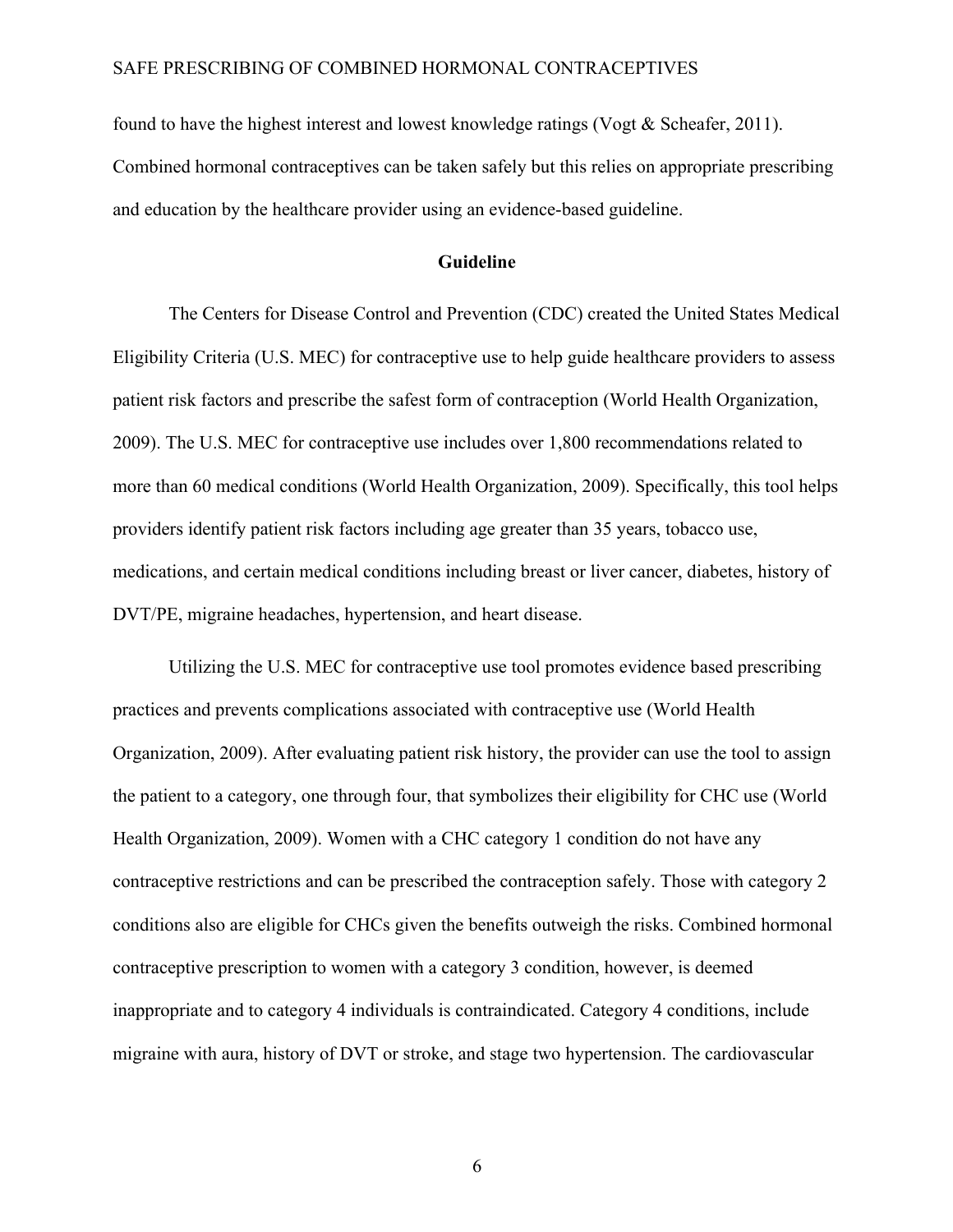risks associated with CHC use make it inappropriate to prescribe CHCs to women with category 3 or 4 conditions, especially given the availability of other contraceptive options.

Among oral contraceptive pill options, CHCs are the most popular but also have the most medical complications including VTE. Other contraceptive methods, including other oral forms, are available and are not associated with an increased risk for VTE (World Health Organization, 2009). Progestin-only pills (POPs) lack the estrogen component making them a safer oral contraceptive method for those with medical contraindications for CHC. In addition to POPs, other safer contraceptive options include injections, implants, and intrauterine devices (coppercontaining and levonorgestrel-releasing). These methods of contraception provide women with long-term birth control, in many cases without the need of a daily pill.

No matter the contraception method or category, risks and benefits of each option are important for the patient and provider to discuss. There is a safe contraceptive method for every female who wants to prevent pregnancy. The most crucial aspects of contraceptive safety include counseling and follow-up (World Health Organization, 2009). In fact, the U.S. MEC for contraceptive use guideline mandates follow-up and contraceptive counseling regarding CHC risks and benefits when prescribing to patients with category 2 and 3 conditions (World Health Organization, 2009).

In July 2016, the U.S. MEC for contraceptive use guideline was updated to reflect current evidence based practice. The main updates included addition of women with cystic fibrosis, multiple sclerosis, and taking St. John's wort (World Health Organization, 2015). The CHC related changes included women with a history of dyslipidemia, migraine headaches, and human immunodeficiency virus. When prescribing a CHC, for example, hyperlipidemia was removed as a risk, emphasis was made on accurate assessment and documentation of a headache versus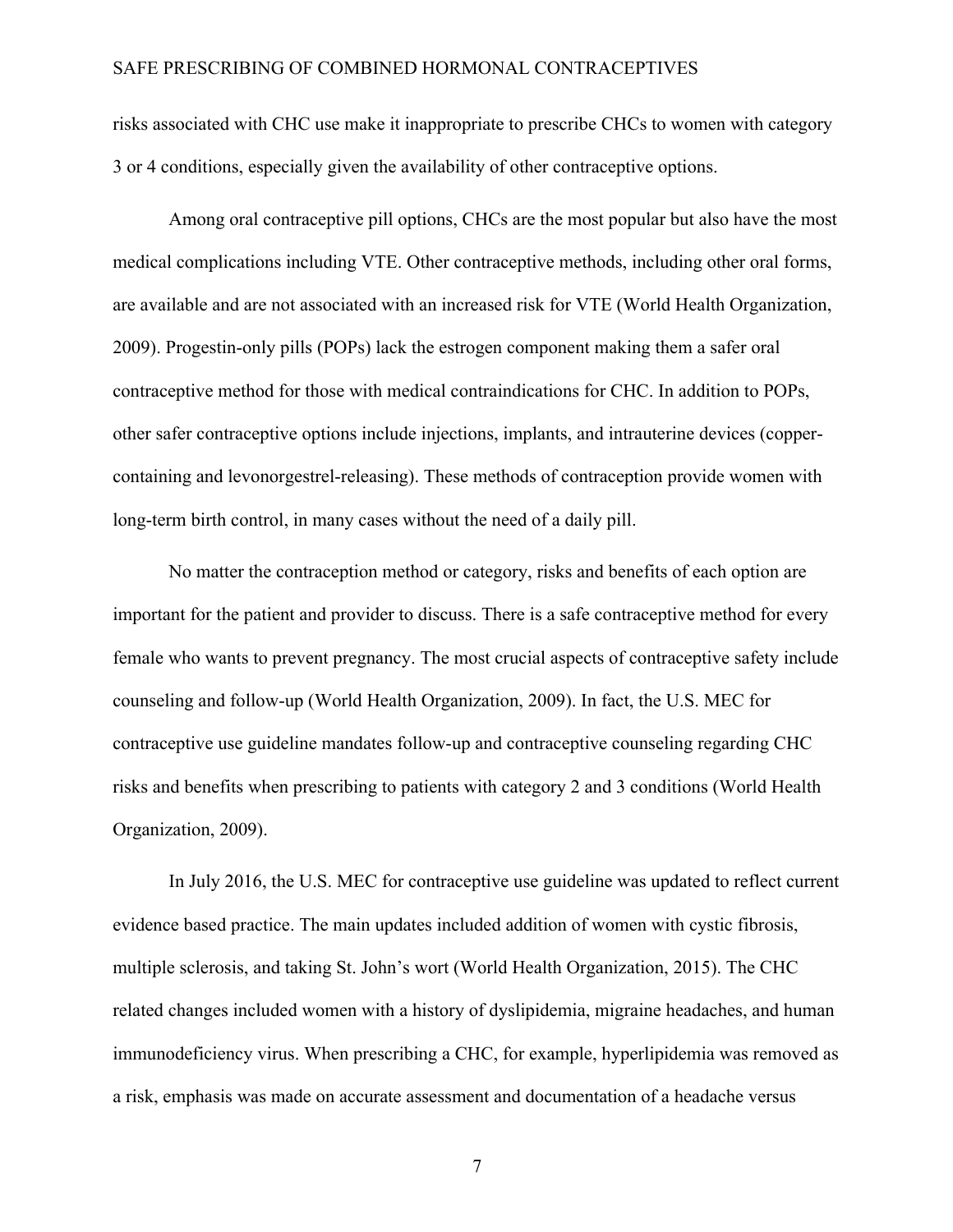migraine with aura, and identification of drug interactions with protease inhibitors and antiretrovirals were identified (World Health Organization, 2015). Drug interactions are important considerations as these may include increased risk for adverse effects, decreased effectiveness of the CHC, and decreased effectiveness of the other, non-contraceptive, medication. Notably, the 2016 edition stressed that patients with multiple category 2 and/or 3 conditions are at increased risk and it is unacceptable for CHC use given the likelihood of cardiovascular disease (World Health Organization, 2015). With that said, the 2016 edition also stated that the presence of two category 2 conditions does not necessitate a higher risk.

The U.S. MEC guideline is available in many user-friendly tools that are free to the public on the CDC website (World Health Organization, 2009). The recommendations are summarized in a chart format that is color and number coded to allow for quick reference. Guideline recommendations can also be displayed in a wheel format and similar to the pregnancy gestation wheel, the inner and outer circles can be rotated to narrow down recommendations for the individual (World Health Organization, 2009). The outer circle of the wheel includes medical conditions and patient characteristics, while the inner ring consists of contraceptive methods. When the wheel is rotated a display window uses the same risk categories, one through four, to determine the safest contraceptive option(s) for the patient. Additionally, the guideline can be utilized via a cellular phone application that is free to download through the CDC website. Easy accessibility is importance for guideline stakeholders.

Safe contraception use is a priority for local, state, and worldwide organizations that see the economic benefit in addition to the patient benefit. Other stakeholders include patients and health care providers. Patients are important stakeholders because they value their health and want to choose the safest and most effective contraceptive option. This guideline helps patients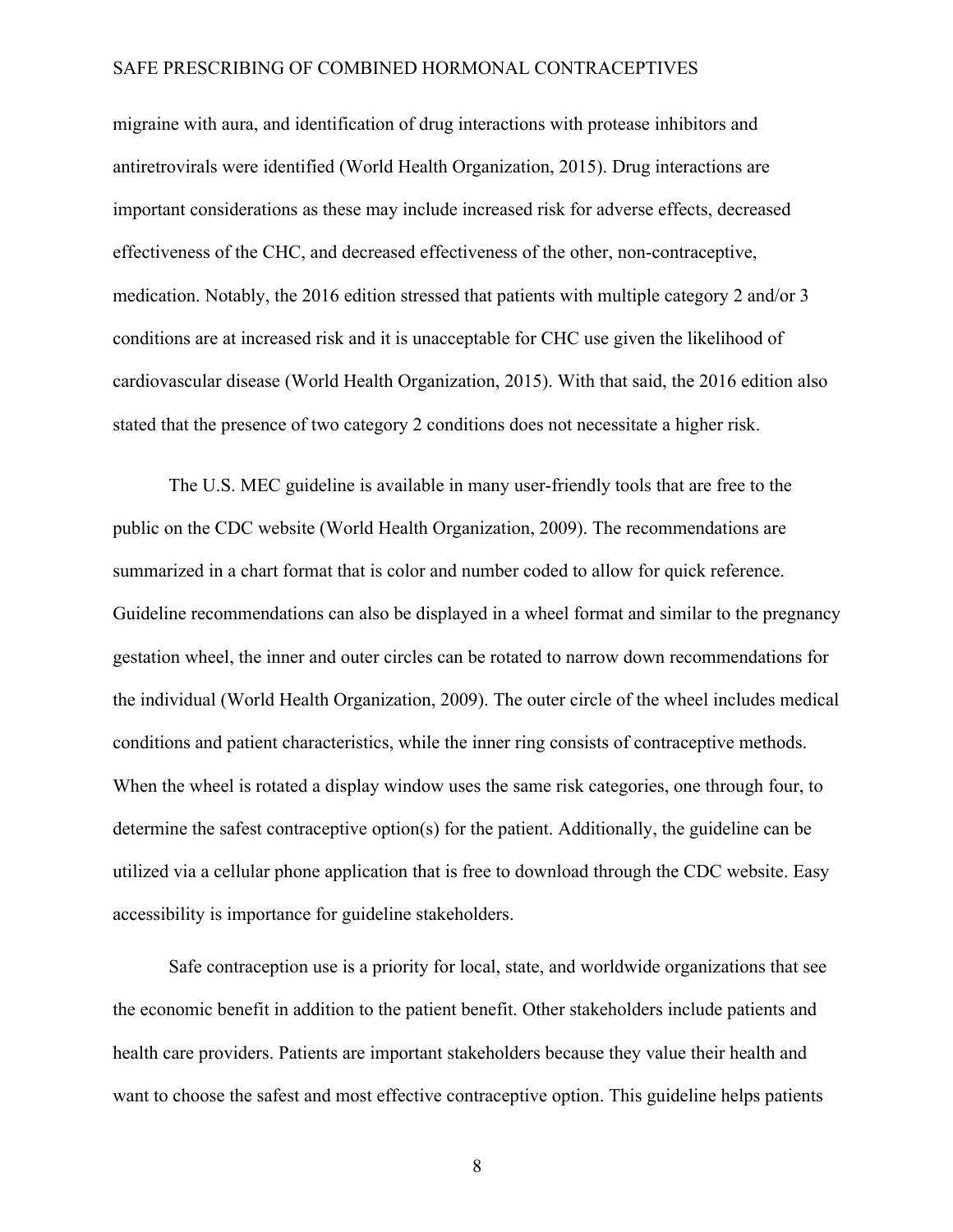avoid contraceptive methods that are riskier, and directs them to the method that is safest for them. Patients have an important role within this guideline because it is the responsibility of the patient to disclose their personal, social, and health history, and patient communication is key to guideline use and success.

Along with patients, health care providers are also key guideline stakeholders because of values of maleficence and beneficence. Doctors (MDs), nurse practitioners (NPs), and physician assistants (PAs) want to provide patients with contraception that meets their needs, but they also do not want their patients to experience potentially lethal complications. Health care providers are invested in this guideline because there are several methods and types of contraceptives and a helpful evidence based tool is needed. Health care professionals also appreciate the free and convenient format for accessibility to the guideline. A guideline that is easy to use is more likely to gain compliance.

The U.S. MEC for contraceptive use guideline had a strong rigor of development that is evident from its purpose and historical timeline. The CDC and WHO have worked together to create the U.S. MEC for contraceptive use and its purpose is to be used by policy makers to promote family planning at the national and global level (World Health Organization, 2009). Since the first edition of the contraceptive guideline that was released in 1996, there have been five revisions to reflect the most recent literature. This guideline can stand-alone but is strengthened by a similar guideline also developed by the CDC.

A sister guideline titled the U.S. Selected Practice Recommendations for Contraceptive Use (U.S. SPR) was created in 2013 and recommends how to overcome barriers for obtaining and appropriately using contraceptive options (World Health Organization, 2009). Specific recommendations from the U.S. SPR include when to initiate contraception (rule out pregnancy),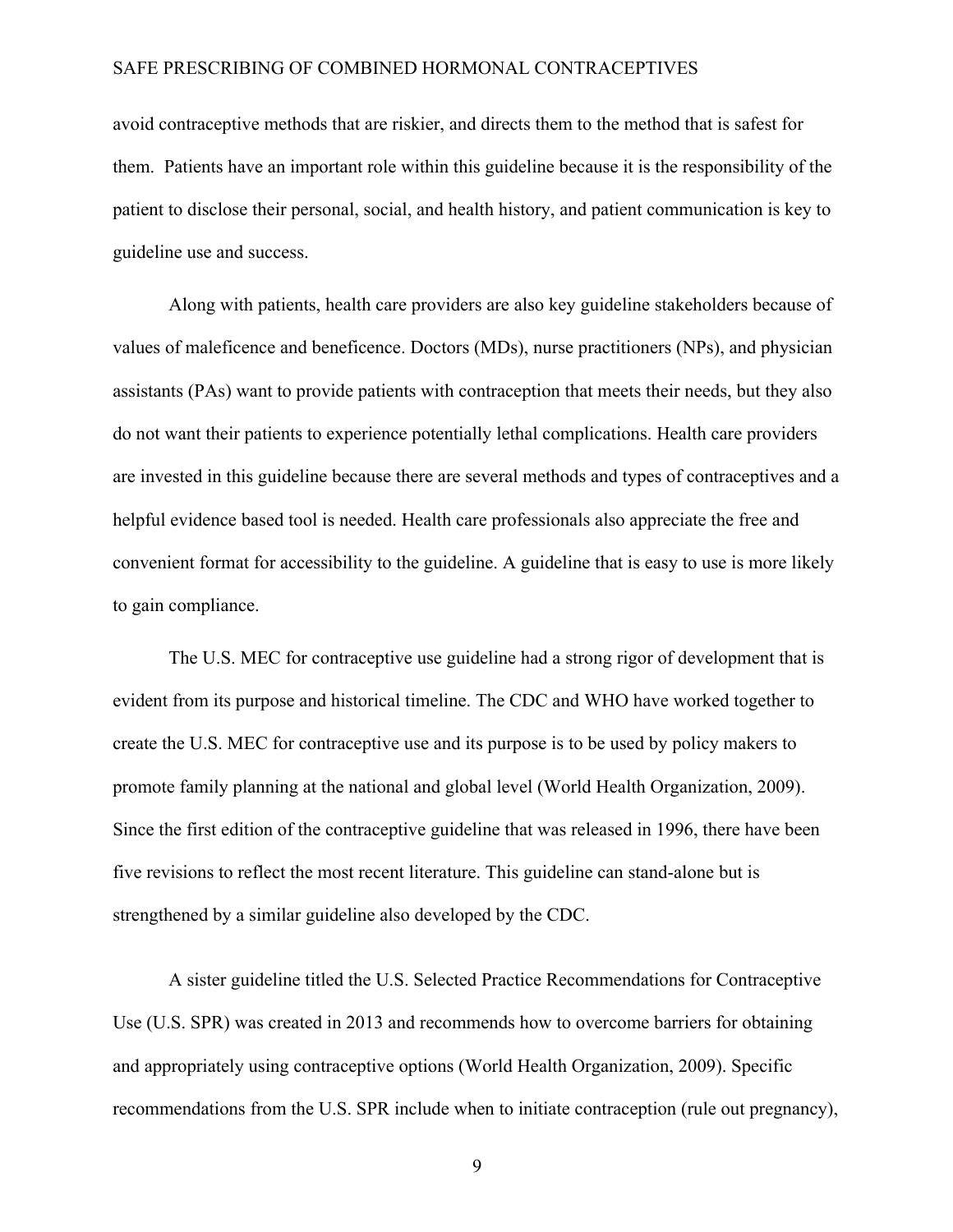use backup contraception, which tests are needed prior to taking contraception, and what followup is needed to maintain contraceptive safety. In addition to the CDC and WHO, the U.S. SPR guideline is also supported by the American Congress of Obstetricians and Gynecologists organization.

#### **Project**

#### **Aims**

It is important for prescribers to assess patients for risk factors of developing complications from CHCs and counsel regarding the safest method of contraception. The aim of this project was to examine contraceptive counseling and prescribing behaviors and compare these behaviors with the recommendations set forth by the U.S. MEC for contraceptive use guideline. The aims of this project helped to identify guideline adherence with guideline recommendations. The specific aims this project accomplished include:

- 1. To assess rates of prescriber documentation of risk factors (age, smoking, medications, and medical history and conditions) associated with combined contraceptives.
- 2. To assess frequency of prescriber documentation of using a combined contraceptive that is considered safe by the U.S. MEC for contraceptive use guideline.
- 3. To assess rates of prescriber documentation of combined contraceptive counseling and follow-up.

#### **Study Design**

This was a descriptive study that examined provider adherence to the U.S. MEC for contraceptive use guideline when prescribing CHCs within a set of mid-west, university-based, primary health care clinics. It included a retrospective, cross-sectional chart review of 100 charts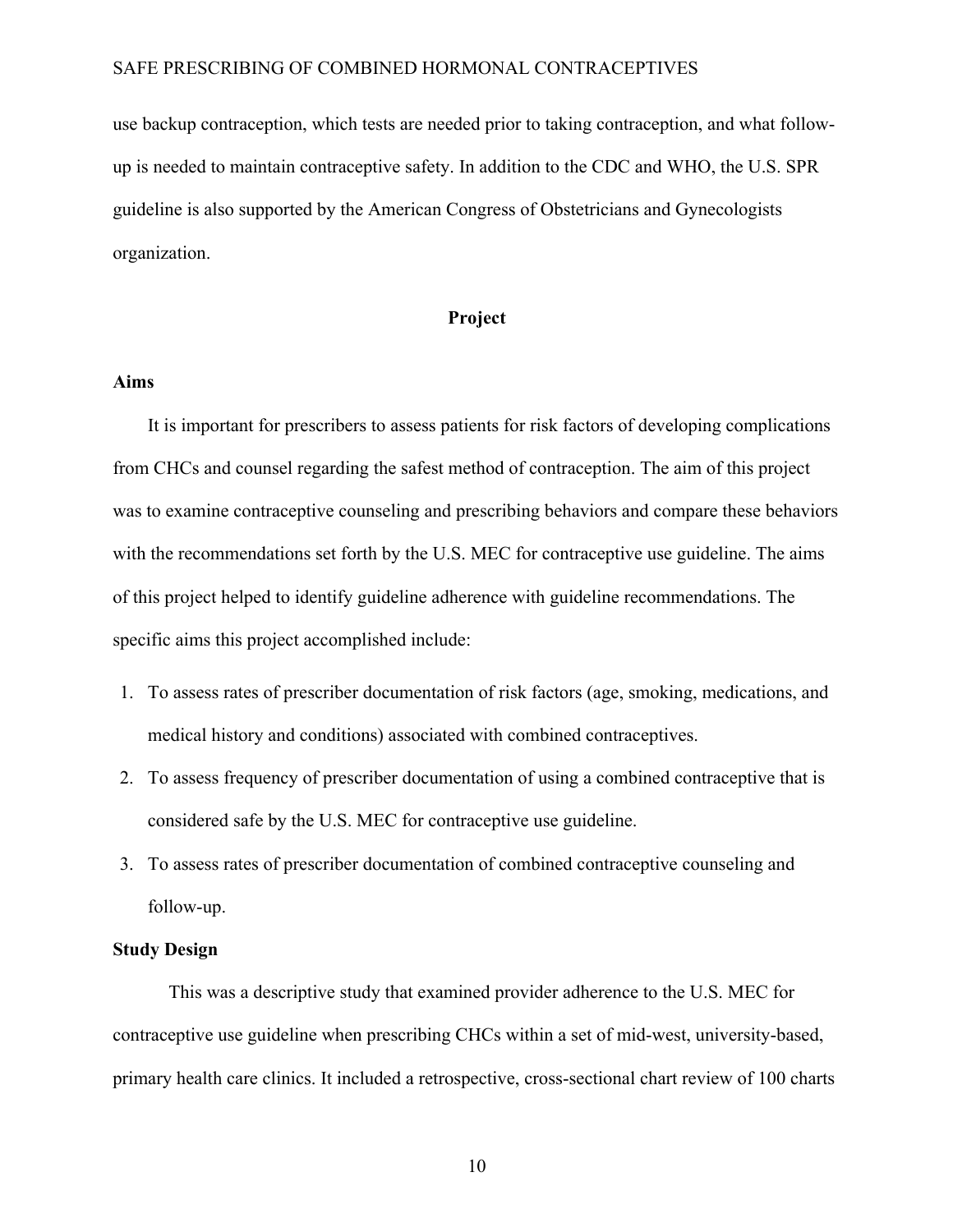that met inclusion and exclusion criteria. After approval was gained from the university's Institutional Review Board, the primary investigator worked with the university's Center for Clinical and Translational Sciences program to create a list of patient charts that met this study's criteria. Review of charts helped meet the aims of this study by identifying the safety of CHC prescription practices.

Patient age, provider type (MD, PA, or NP), and length of tenure were recorded. Length of tenure was determined by comparing the date the chart was written with the provider's graduation date found on the university website. Additional recorded variables were prescriber documentation of risk factors (age, smoking, medications, and medical history and conditions) associated with combined contraceptives, documentation of prescribing a combined contraceptive that is considered safe by the U.S. MEC for contraceptive use guideline, and lastly, documentation of contraceptive counseling and follow-up.

#### **Study Population**

Inclusion criteria included the following charts: service dates from August 1, 2014 to August 1, 2016, reviewed by the principal investigator from December 10, 2016 to April 1, 2017, prescribed by an MD, PA, or NP. Selected charts were also from non-pregnant females between the ages of 18 and 50 years of age. Charts included those that prescribed a CHC, were coded for encounter for contraceptive management (ICD-10 code Z30 or ICD-9 code V25), and had at least one (category 2, 3, or 4) risk for CHC use per the U.S. MEC for contraceptive use guideline. Additional inclusion criteria were identified with ICD-9 and ICD-10 codes that reflected a diagnosis of a category 2, 3, or 4 risk factor (see Table 1).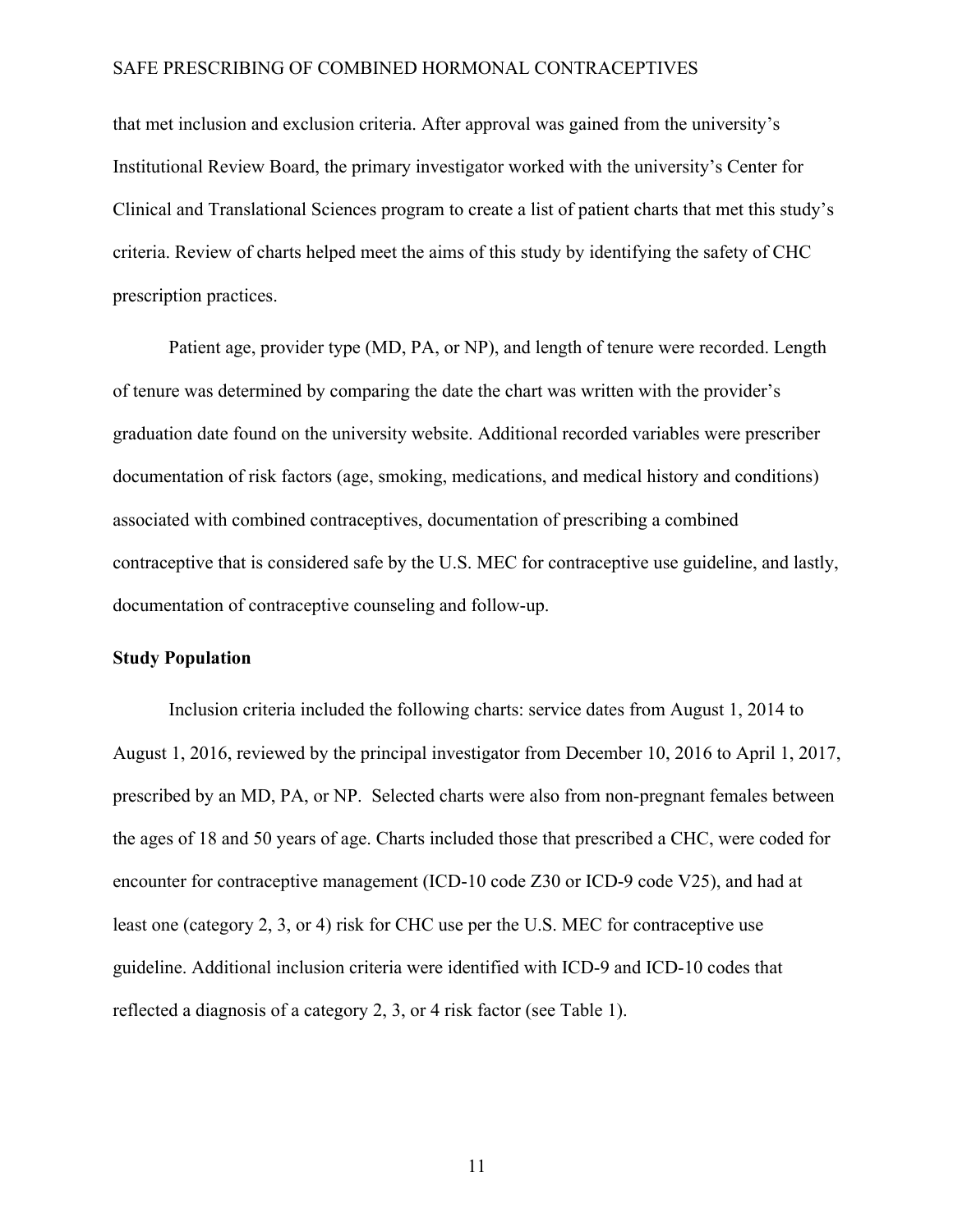#### **Methods**

As part of routine patient care, clinic personnel had previously recorded the pertinent patient data that was used for this chart review. The primary outcome measure was guideline adherence. Primary outcome measures included the following:

- 1. Documented pertinent patient information including age, tobacco use, current and past medical history, current medications, and last pregnancy or hospitalization.
- 2. Did not prescribe a CHC if the patient had a category 4 condition as defined by the U.S. MEC for contraceptive use guideline.
- 3. Documented follow-up if the patient had a category 2 or 3 condition, as defined by the U.S. MEC for contraception use guideline.
- 4. Documented contraceptive counseling for patients with category 2 or 3 conditions, as defined by the U.S. MEC for contraceptive use guideline (patient teaching of CHC risks and/or adverse effects).

The secondary outcome measures were provider and patient specific variables. Provider variables included type of provider and practice tenure. Patient variables included age and condition.

This project's focus on guideline adherence was measured by inappropriate and contraindicated prescribing, and the use of follow-up and contraceptive counseling. Inappropriate prescribing was characterized if a category 3 condition was present where the risks generally outweigh the benefits, and contraindicated prescribing was determined if a category 4 condition was present. The contraceptive guideline does not support prescription of a CHC to women with a category 4 condition, and mandates follow-up and contraceptive counseling when prescribing a CHC to women with a category 2 or 3 condition (World Health Organization, 2009). Therefore,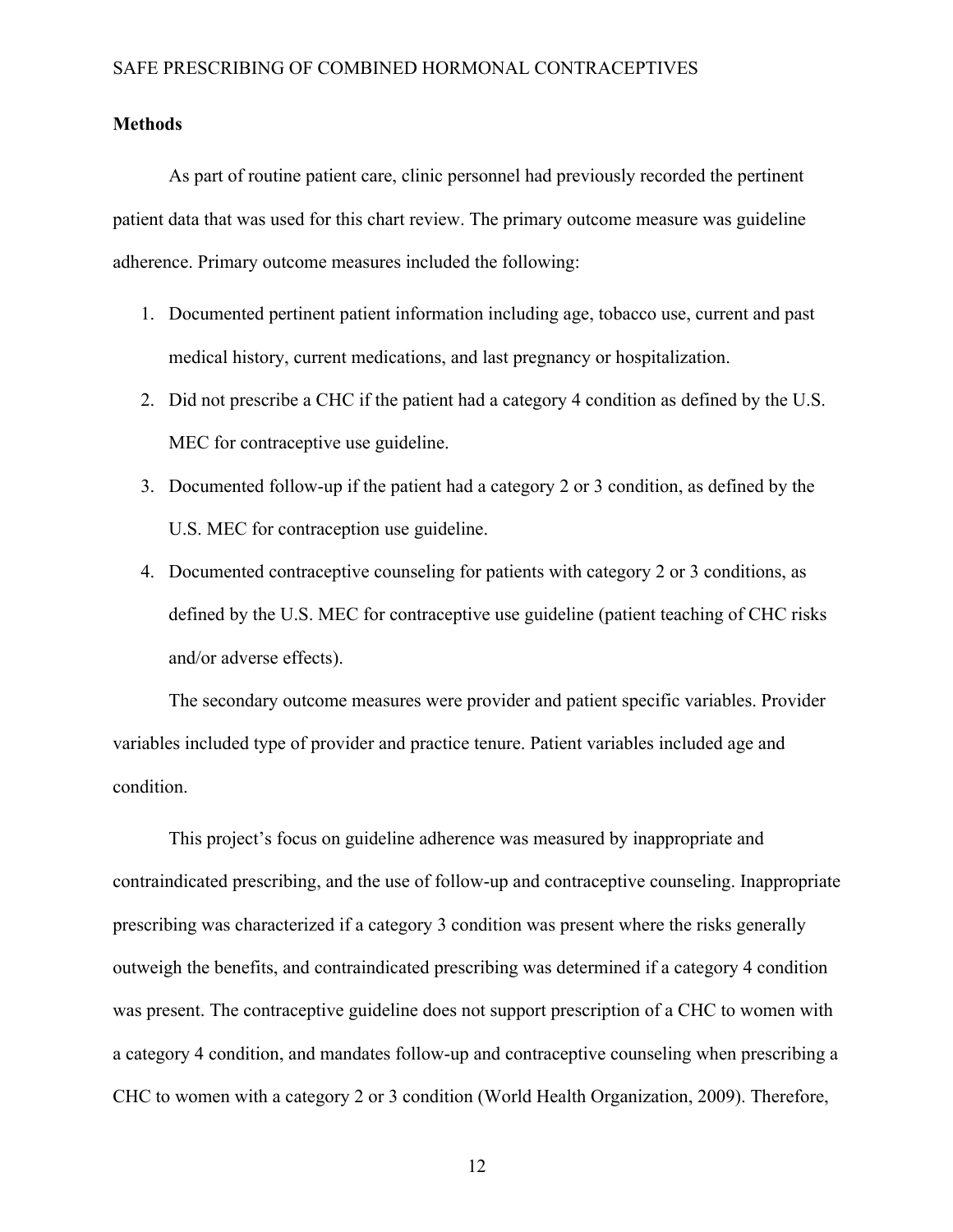complete guideline adherence was observed for charts that did not contain a category 4 condition and documented both follow-up and contraceptive counseling. Partial guideline adherence was measured if the chart lacked a category 4 condition and documented either contraceptive counseling or follow-up, and finally, no guideline adherence was defined as lack of both followup and contraceptive counseling.

#### **Data Analysis**

Descriptive statistics were used to summarize the study sample (see Table 2). To test for differences in degree of completeness by patient age and provider type, Spearman's rho correlation coefficient was used. The Mann-Whitney U test was used to compare differences in completeness by provider type (see Table 3). All data analysis was conducted using SPSS, version 24, and an alpha level of .05 was used throughout. Data was analyzed using the SPSS computer program to determine the proportion of charts that successfully documented all three aims. Chi-square analysis was used to assess differences among groups of providers and patients who participated in inappropriate use of CHC. This information, along with the results, was used to identify barriers to safe prescribing of CHCs.

#### **Results**

One hundred charts from mid-west, university based, primary care clinics that met inclusion and exclusion criteria were reviewed. Of the 100 charts, 66 were written by MDs (66%) and 34 were authored by Advanced Practice Providers (APPs; 34%). Among the 34 charts written by APPs, 26 were by NPs, and eight were by PAs. The patients' ages ranged from 18 to 49 years with a mean age of 26.67 years (SD=7.073). Provider tenure was categorized into intervals, zero to three years, four to five years, six to ten years, and over ten years, and tenure frequency was 20%, 28%, 24%, and 28% respectively (see Table 1).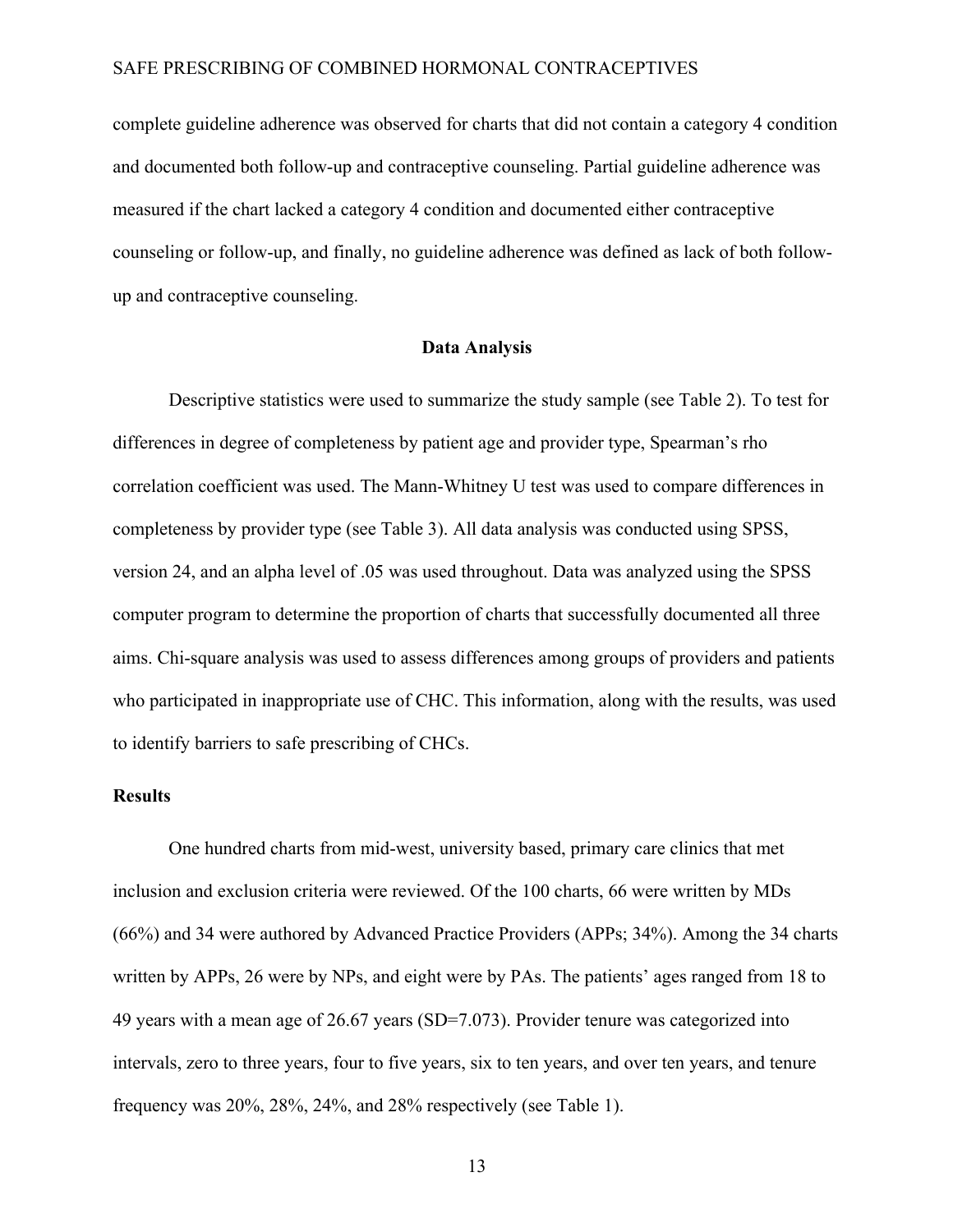#### **Category 4**

Four charts contained category 4 conditions (four percent) where CHCs were prescribed despite the presence of a contraindication. Among these four charts, all were written by MDs with a tenure that varied from one to ten years. Among charts with category 4 risks, patients' ages ranged from 20 to 30 years and category 4 conditions included Lamictal use, migraine with aura, and history of stroke. Migraine with aura was the most frequent category 4 condition that was prescribed a CHC, accounting for half of category 4 charts. Although three fourths of category 4 charts did recommended follow-up, all four charts did not document contraceptive counseling. Lastly, a quarter of charts with contraindicated CHC prescription did not document counseling or recommend follow-up.

#### **Category 3**

Fifteen charts contained category 3 conditions (15%), and listed by highest frequency included hypertension (53%), migraine with no aura (20%), smoking and 35 years or older (13%), and finally diabetes with neuropathy and malabsorptive surgery (7% each). Among the 15 charts with category 3 conditions, or inappropriate prescribing conditions, 80% were written by MDs while 20% were prescribed by APPs. In a comparison of guideline adherence completeness by the most common category 3 conditions, the Mann-Whitney U test was utilized, and found that both hypertension and migraine without aura had insignificant p-values ( $p=78$ ) and .33 respectively).

#### **Category 2**

Category 2 conditions were the most prevalent risk category accounting for 81% of all 100 charts. The most frequent category 2 conditions were obesity (42%), smoking less than 35 years of age (31%), and headaches (five percent). In a comparison of completeness by the most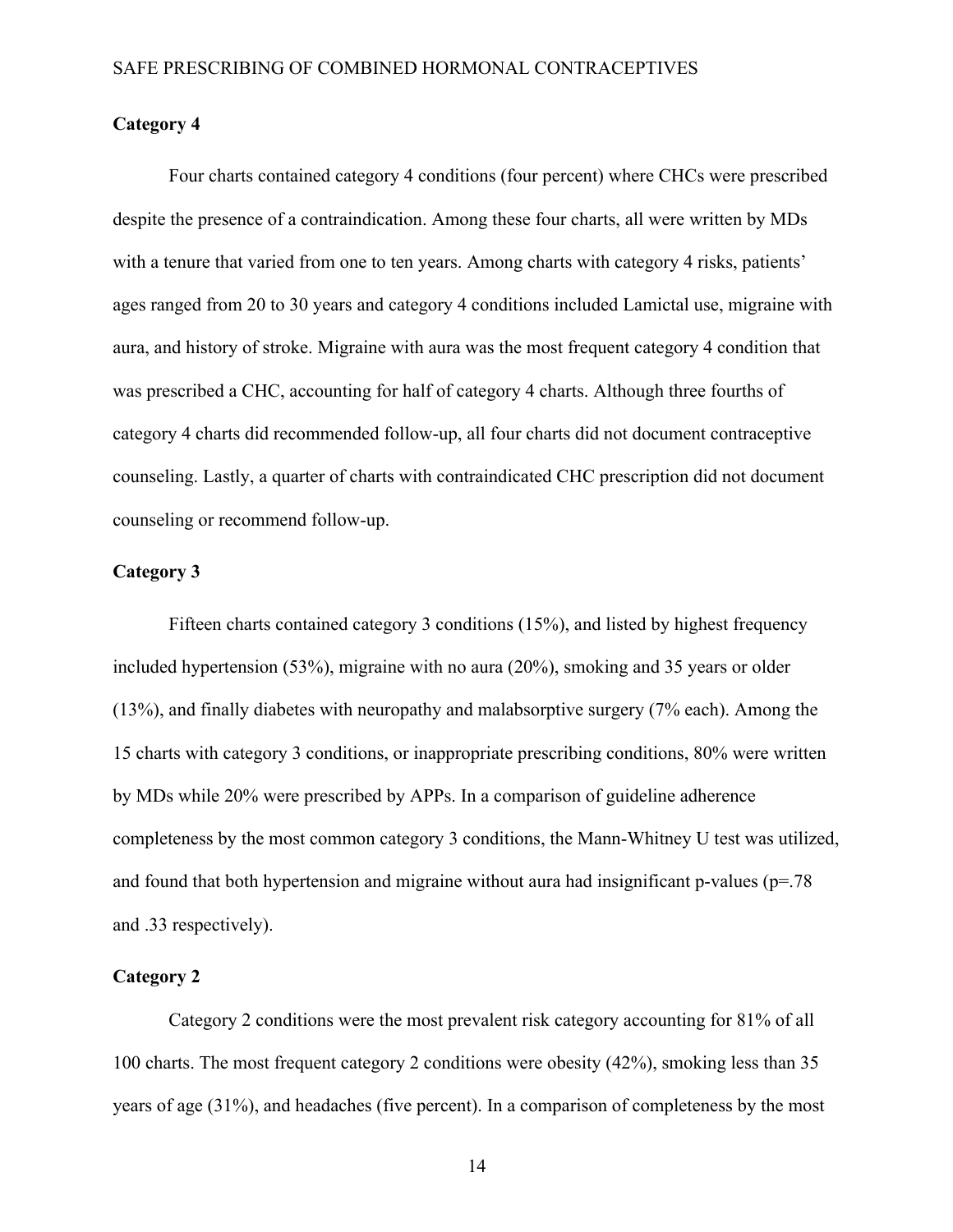common category 2 conditions using the Mann-Whitney U test, p-values for smoking (less than 35 years of age) and obesity were not significant (p=.20 and .37 respectively).

#### **Completeness**

The charts that contained category 4 conditions were eliminated from guideline adherence analysis due to the presence of a complete contraindication for CHC use. Among the remaining 96 charts that contained category 2 and 3 conditions, 28% recommended both followup and contraceptive counseling fulfilling complete guideline adherence. Forty nine percent of charts met one of the requirements, and had partial adherence, and finally 23% of charts lacked both follow-up and contraceptive counseling and had zero guideline compliance. A comparison of follow-up and contraceptive counseling, revealed that among charts with category 2 and 3 conditions, 69% recommended follow-up and 36% documented contraceptive counseling.

#### **Completeness by Provider Type**

Complete guideline adherence was observed for charts that did not contain a category 4 condition and documented both follow-up and contraceptive counseling. Among the 27 charts that exhibited complete guideline adherence, over half were written by MDs (56%) compared with 44% that were authored by APPs. No guideline adherence was defined as lack of both follow-up and contraceptive counseling. Among the 22 charts with no guideline compliance, over half were written by APPs (55%) compared to 45% of MDs. Of the charts that documented follow-up, 71% were written by MDs and only 29% were by APPs. This comparison between MD provider type and follow-up was significant with a chi-square of 4.1 ( $p=0.044$ ). Of the charts that documented contraceptive counseling, 57% were written by MDs, and 43% were by APPs and this was not significant (chi-square 0.25).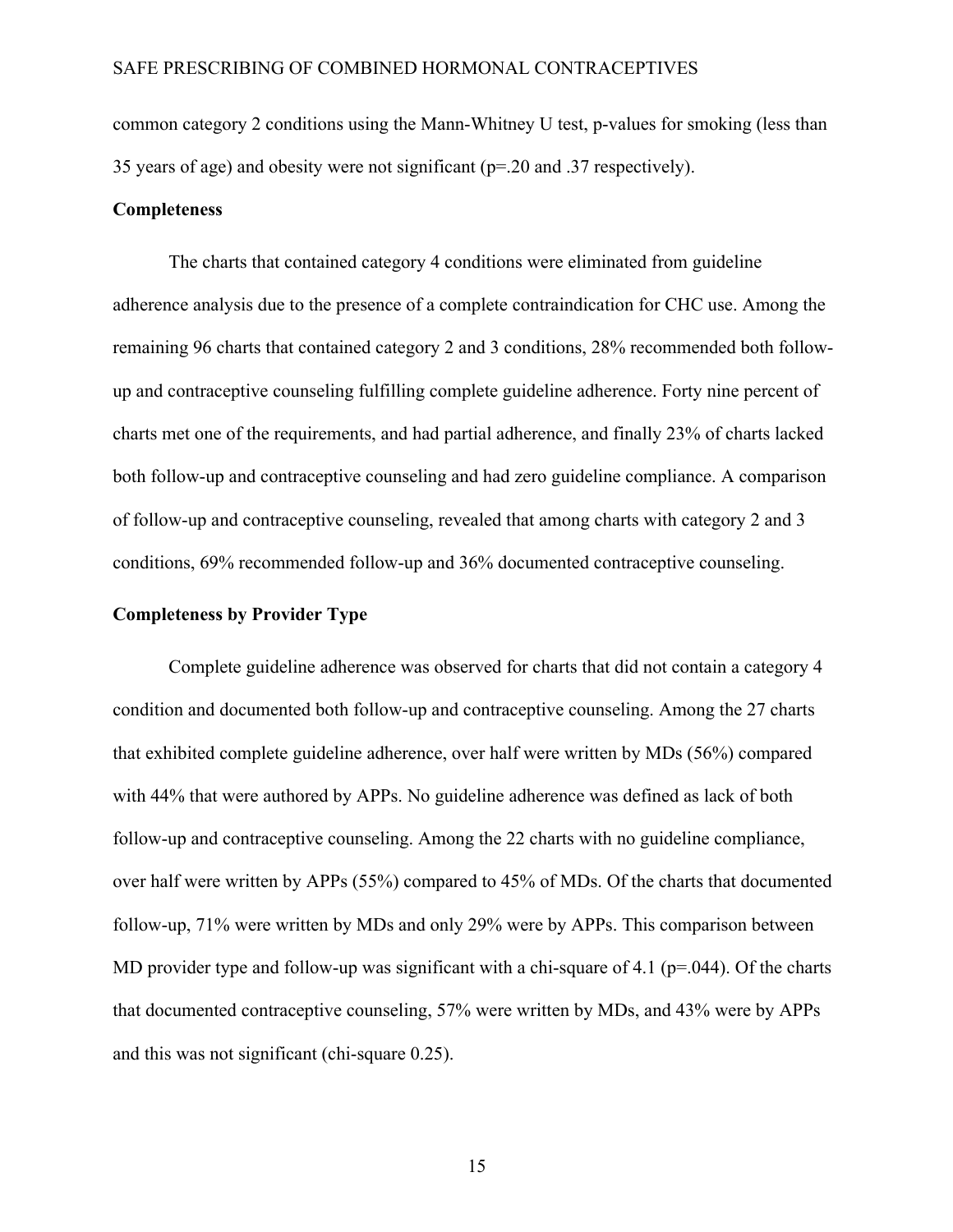#### **Completeness by Patient Age and Provider Tenure**

The Mann-Whitney U test was used to compare differences in guideline compliance completeness by provider type (see Table 2) and was not significant with a chi-square of 0.2. Spearman's rho test was used to compare tenure and completeness, and was not significant at 0.39. There was also no difference in degree of completeness by patient age (rho=-0.11; p=.30), provider type (Chi-square=0.21; p=.65) or provider tenure (rho=-0.09; p=.39; see Table 2).

#### **Completeness by Patient Condition**

An association among the top five most frequent category 2 and 3 conditions (obesity, smoking, migraine with no aura, hypertension, and headaches) and completeness was not significant. However, obese patients were most likely to not receive any guideline adherence (29%), and patients with migraine and no aura were more likely to receive complete guideline adherence (36%). Thirty-one percent of charts with smoking had complete adherence and 25% of charts with hypertension had complete compliance. Of note, nine single conditions were not coded (Lamictal, history of stroke, valvular heart disease, malabsorptive bariatric surgery, Rheumatoid Arthritis, post-partum, Ulcerative Colitis, diabetes with neuropathy, family history of clot) and therefore not included in analysis of completeness by condition.

#### **Limitations**

The major limitations of this study were sample and information bias. The small sample size of 100 charts made it difficult to account for differences in variables like provider type and tenure. Additionally, the patients and providers included in this study were restricted to a university-based healthcare system located in the mid-west creating a more homogenous sample with weaker associations. The retrospective nature of this study also did not allow for a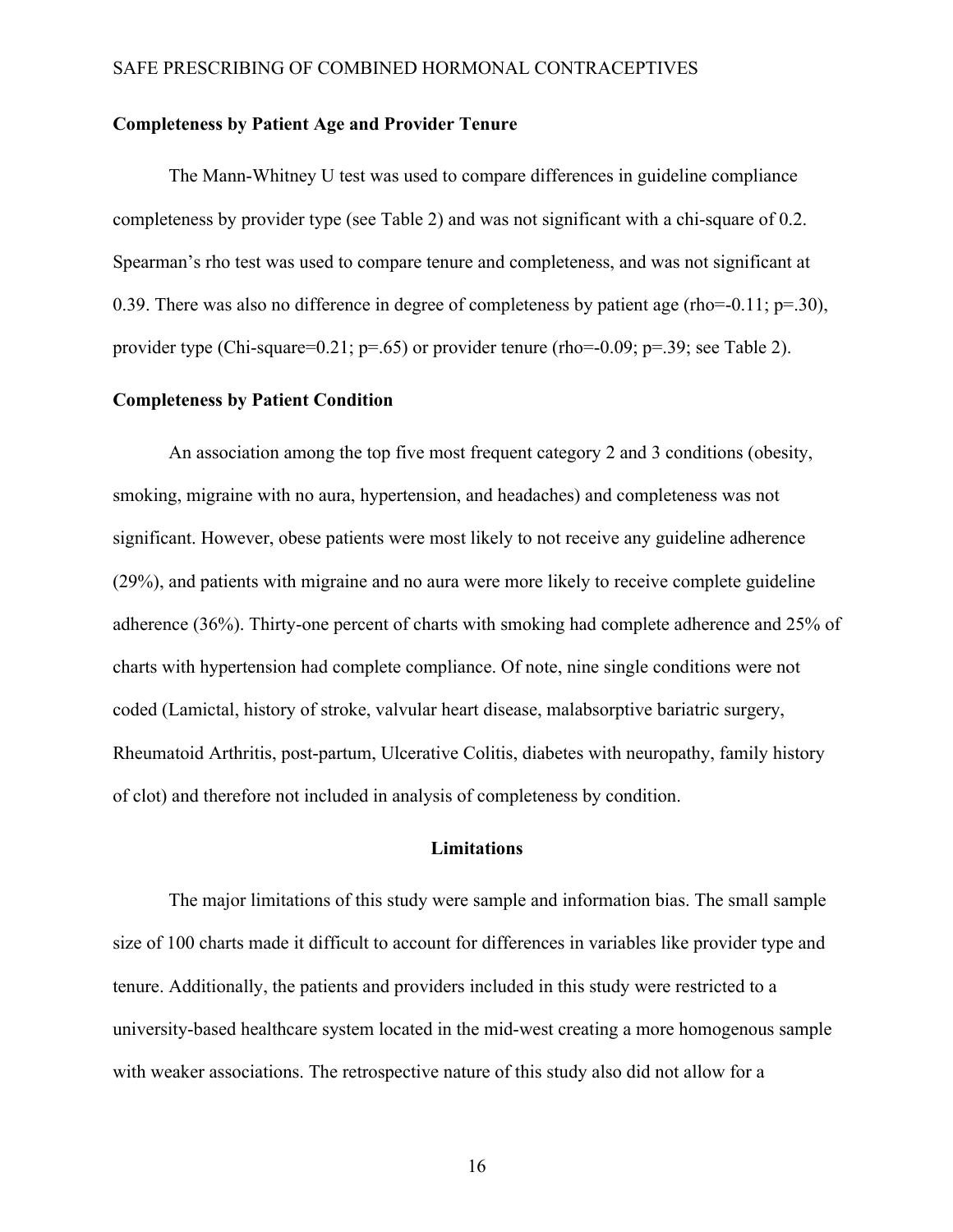comparison group to estimate the importance of risk factors (especially over time). Also true to a retrospective study, this chart review did not have the ability to control for accurate assessment and documentation within the electronic medical record (EMR).

Additional imitations of this study revolve around the use of the EMR. Only one type of EMR was utilized by this study, preventing comparison with other types of EMR. This particular EMR did not have automatic prompts regarding contraceptive counseling and follow-up that other EMR versions might enlist. Additionally, this EMR did not assess the quantity of cigarette use per day. The quantity of cigarettes is an important indicator of CHC related thrombotic risk under the U.S. MEC for contraceptive use guideline (World Health Organization, 2009). The EMR failed to prompt providers to quantify daily tobacco use when adding "Current everyday smoker" to a list of active problems. With that said, providers also frequently failed to document quantity of cigarette use per day in narration.

This study was also limited by not accounting for initiation versus continual use of CHC. This is significant to the guideline due to the increased risk of adverse effects within the first three months of use. It is estimated that venous thrombotic risks increase three-fold following initiation of a CHC due to adjustments in hormone levels that impact coagulation (Han & Jensen, 2015).

#### **Discussion**

This retrospective chart audit sought to describe adherence and CHC prescribing safety using a reputable national guideline. This study found that 19% percent of women were prescribed a CHC inappropriately, including four percent of patients with a category 4 contraindication to CHC use. This study found the most common risks included obesity, smoking, migraine (with and without aura), and hypertension. Compared to a much larger but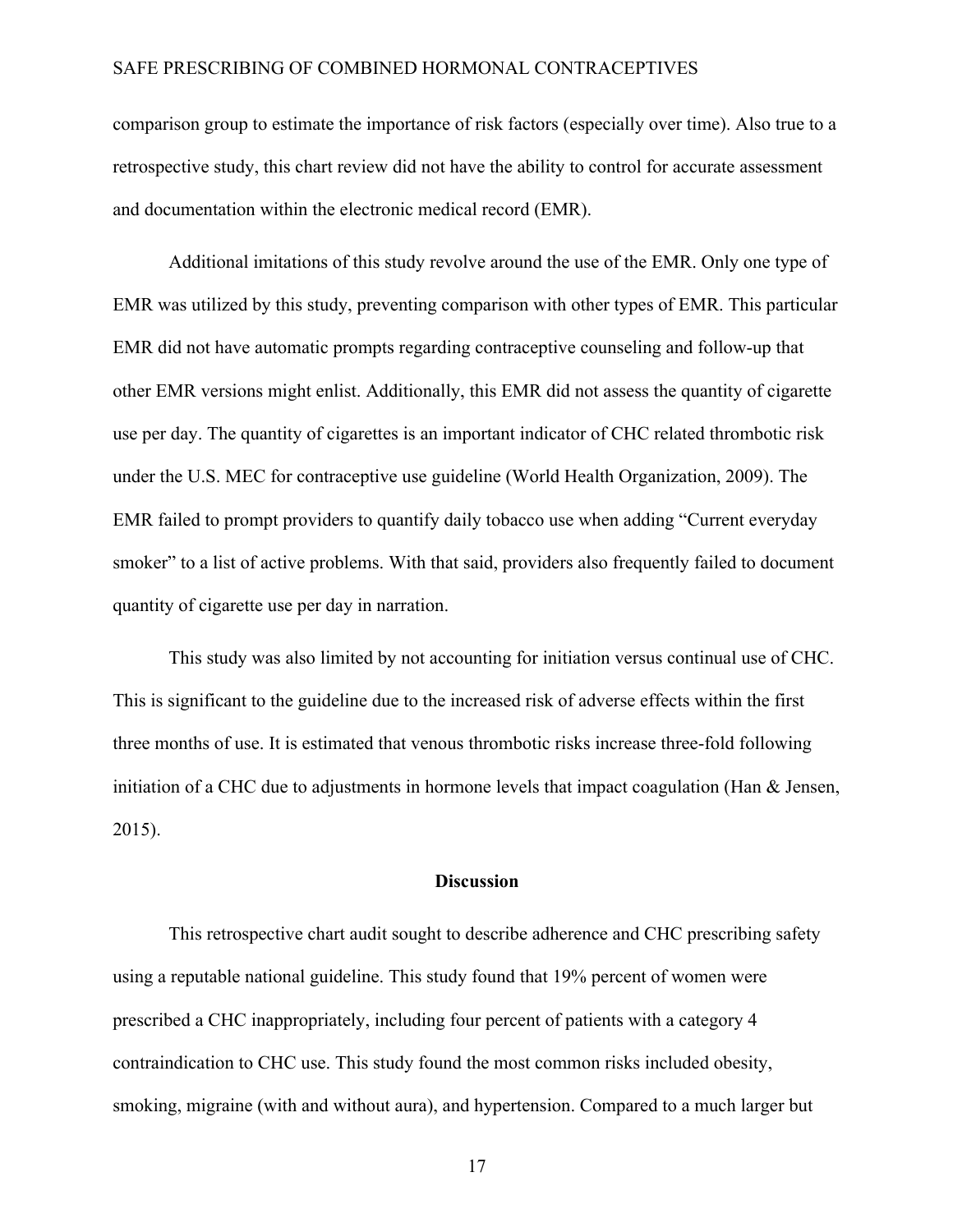similar study, of 2,963 women, 33% were inappropriately prescribed a CHC, nine percent possessed category 4 risks, and the most common risk conditions included migraine (with and without aura), cardiovascular disease, and hypertension (Yu & Hu, 2013). Although the results of this study reflected better guideline adherence than the comparison study, the findings from both demonstrate the need for stricter compliance to prevent complications associated with contraceptive use. Identifying barriers to safe prescribing can help promote guideline compliance.

While most of the comparisons in this study were not significant, across all variables a major barrier to safe prescribing of CHC is lack of knowledge. MDs, PAs, and NPs were almost equally poor at completing contraceptive counseling, and achieving guideline adherence. Although less than a quarter of charts had no guideline adherence, only a little over a quarter had full compliance. Most important to discuss regarding guideline adherence and knowledge gaps were the four charts (4%) that prescribed a CHC in the presence of a category 4 condition.

Although charts with category 4 conditions accounted for only four percent of charts, prescribing a CHC in these instances is deemed "unacceptable" by the guideline and these charts deserve a closer evaluation (World Health Organization, 2009). In addition, the prevalence of prescribing a CHC to a patient who is obese, smokes, or has a history of migraines (with or without aura) or hypertension also requires discussion. These four CHC risk conditions are discussed more in-depth to help bridge these knowledge gaps.

#### **Obesity**

The first condition associated with a lack of provider comprehension when prescribing a CHC was obesity. Obesity is defined as a Body Mass Index of 30, kilograms per meter squared, or more and is classified as a category 2 condition under the U.S. MEC for contraceptive use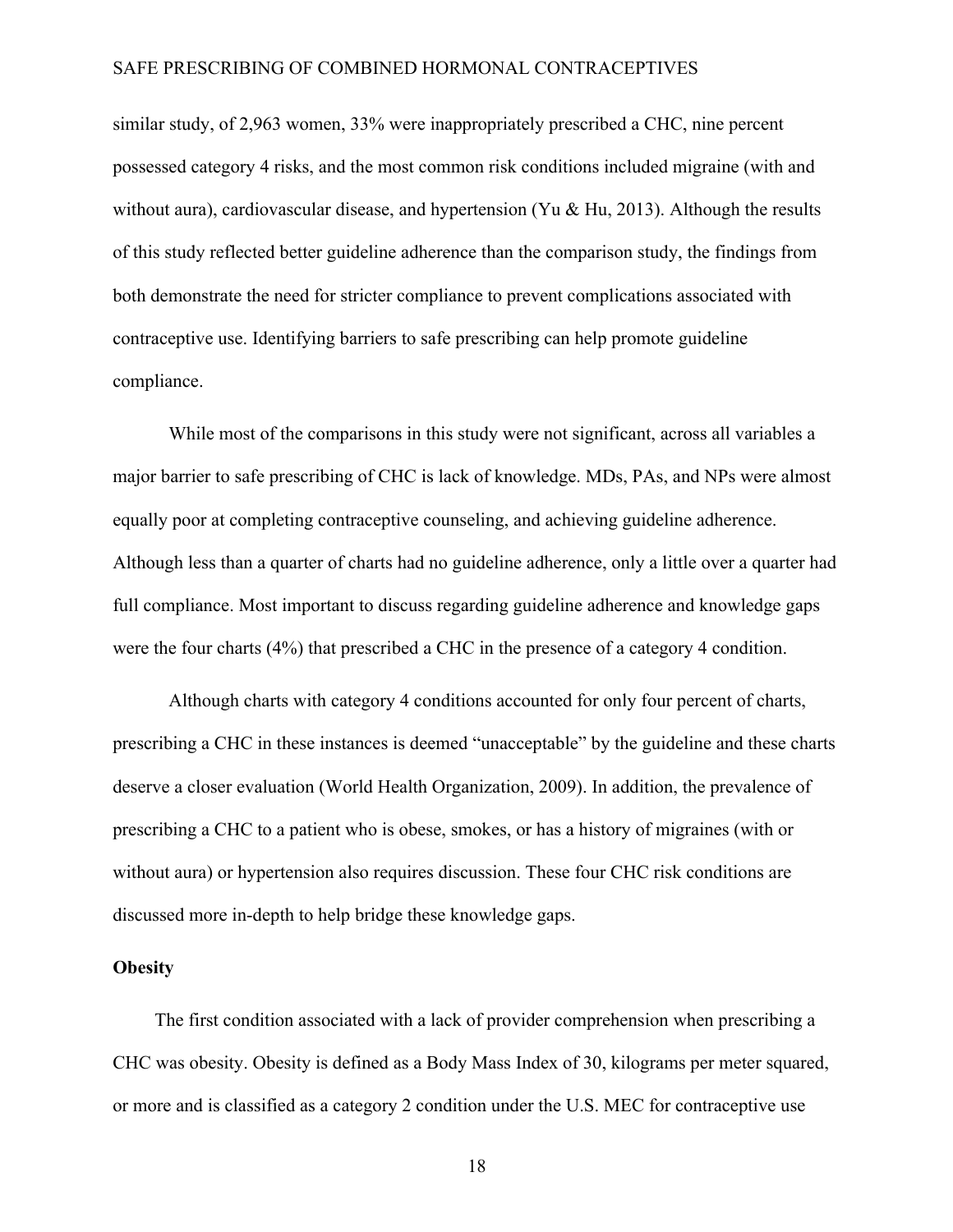guideline (World Health Organization, 2009). In this study, obesity was a common condition with infrequent follow-up and contraceptive counseling. Obesity was the most frequent condition accounting for 44% of all conditions and 29% of obese patients did not receive follow-up or contraceptive counseling. Although only a category 2 condition, VTE risk has been shown to increase with degree of obesity (Horton, Simmons, & Curtis, 2016). In fact, five prospective cohort studies found a dose-response relationship between obesity and VTE risk (Horton, Simmons, & Curtis, 2016). Furthermore, obese CHC users were five to eight times more likely to experience VTE than obese non-users, and obese CHC users were also ten times more likely to experience VTE than normal weight users (Horton, Simmons, & Curtis, 2016).

#### **Smoking**

The second condition associated with a lack of provider comprehension when prescribing a CHC was smoking. Smoking restrictions among CHC users date back to 1989 when the FDA modified their CHC restrictions and allowed women of all ages to use CHC as long as they did not smoke (Food and Drug Administration, 2012). Under the U.S. MEC for contraceptive use guideline, smoking is a risk condition for CHC use that ranges from two to four due to its influence on cardiovascular disease (CVD; World Health Organization, 2009). Smoking is a category 2 condition for CHC use if the patient is less than 35 years of age. For women who are 35 years or older, smoking is a category 3 condition if use is less than 15 cigarettes per day, and finally, smoking is a category 4 condition if the female smokes 15 or more cigarettes per day.

In this study, smoking was a common condition with infrequent follow-up and contraceptive counseling. Women who smoked and were less than 35 years of age accounted for 31% of category 2 conditions, and females who smoked and were 35 years or older made up 13% of all category 3 conditions. Of importance, only 31% of charts with smoking (age less than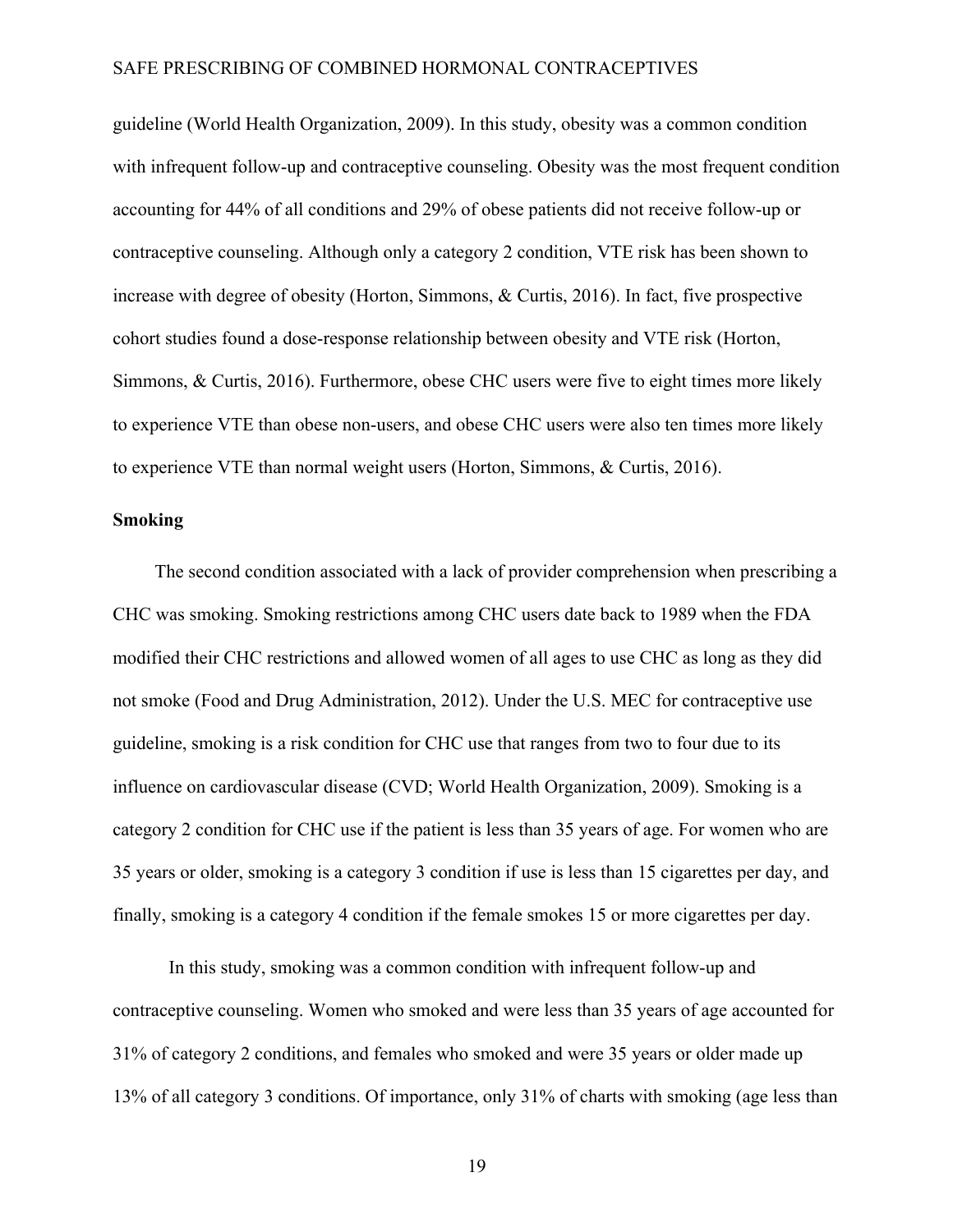35 years) had complete adherence with documentation of both follow-up and contraceptive counseling. These shortcomings are significant because compared to non-smokers, CHC users who smoke are at risk for a heart attack and this risk increases with the number of cigarettes smoked per day (Nightingale et al., 2000). It is argued that health care providers can help prevent VTEs among patients who use OCPs by focusing on tobacco cessation (Grimes et al., 2012).

#### **Headaches/Migraines**

The third condition where providers lacked an understanding of CHC safety was headaches/migraines. Under the U.S. MEC for contraceptive use guideline, non-migrainous headaches are classified as a category 2 condition for CHC use, migraines without aura are a category 3 condition if the woman is 35 years or older, and finally migraine with aura (no matter the age) is a category 4 condition for CHC use (World Health Organization, 2009). Headaches were five percent of category 2 conditions, migraine with no aura accounted for 20% of category 3 charts, and migraine with aura made up half of charts with a category 4 contraindications to CHC use.

Migraines with aura are often overlooked as important contributors to cardiovascular disease (CVD) and VTE. Migraines with aura are associated with an increased risk for stroke due to changes in cortical depression, and likelihood of underlying genetic and co-morbid conditions (Kurth et al., 2006; Pezzini et al., 2009). In a study by the WHO that examined stroke among women of childbearing age, the risk for stroke was significantly related to the frequency of migraines with aura, and the risk of stroke was increased among CHC users, compared with women not using CHCs (Etminan, Takkouche, Isorna, & Samii, 2005). Cardiovascular disease is the major contributor of stroke and heart attack, and compared to women without migraines, women who experienced migraine with aura once a month were two times more likely to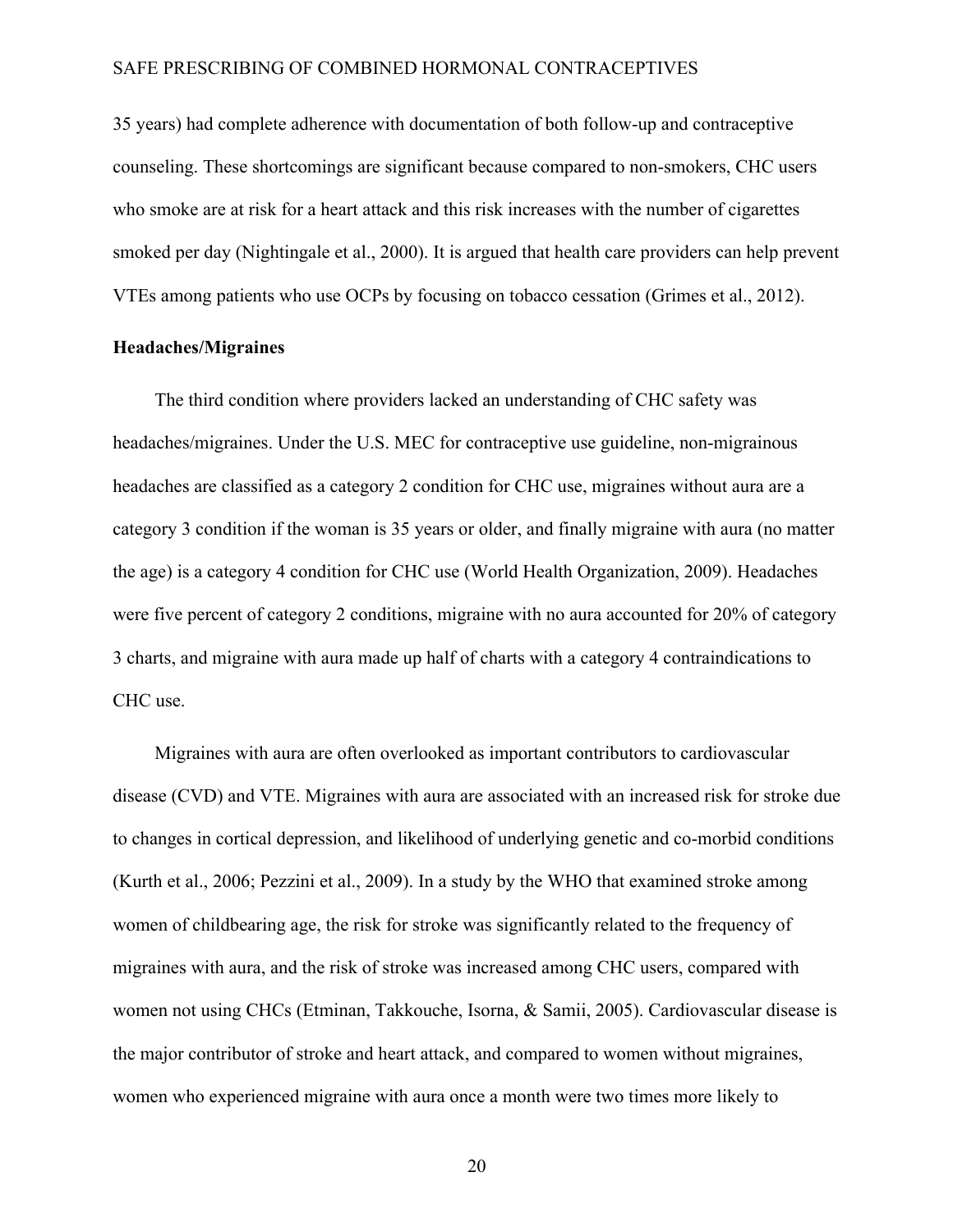develop CVD, and those with migraine with aura two or more times per week were four times more likely to develop CVD (Donaghy, Chang, & Poulter, 2002).

#### **Hypertension**

The final CHC condition where providers displayed a knowledge deficit was hypertension. Hypertension during pregnancy is deemed a category 2 condition for CHC use, and hypertension is a category 3 condition if it is adequately controlled by medication or is less than 160 systolic over 100 diastolic (160/100; World Health Organization, 2009). Hypertension is a category 4 condition if blood pressure measurement is 160/100 or more and a CHC is contraindicated (World Health Organization, 2009). Fifty-three percent of category 3 conditions were hypertension and only 25% of charts with hypertension had complete compliance. Hypertension is an important risk condition for providers to consider because the U.S. MEC for contraceptive use guideline found that women with hypertension who used CHCs were more prone to stroke, heart attack, and peripheral arterial disease compared with nonusers (Gillum, Mamidipudi, & Johnston, 2000; Khader, Rice, John, & Abueita, 2003). Furthermore, women with hypertension who stopped CHC use experienced better blood pressure control (Lubianca, Moreira, Gud, & Fuchs, 2005).

#### **Follow-up and Counseling**

The U.S. MEC for contraceptive use guideline mandates follow-up and contraceptive counseling regarding CHC risks and benefits when prescribing to patients with category 2 and 3 conditions (World Health Organization, 2009). Thus, when prescribing a CHC to a patient with category 2 and 3 risks, the provider must consider availability, acceptability, and access to clinical services. Using clinical judgment, the provider must assess these patient variables and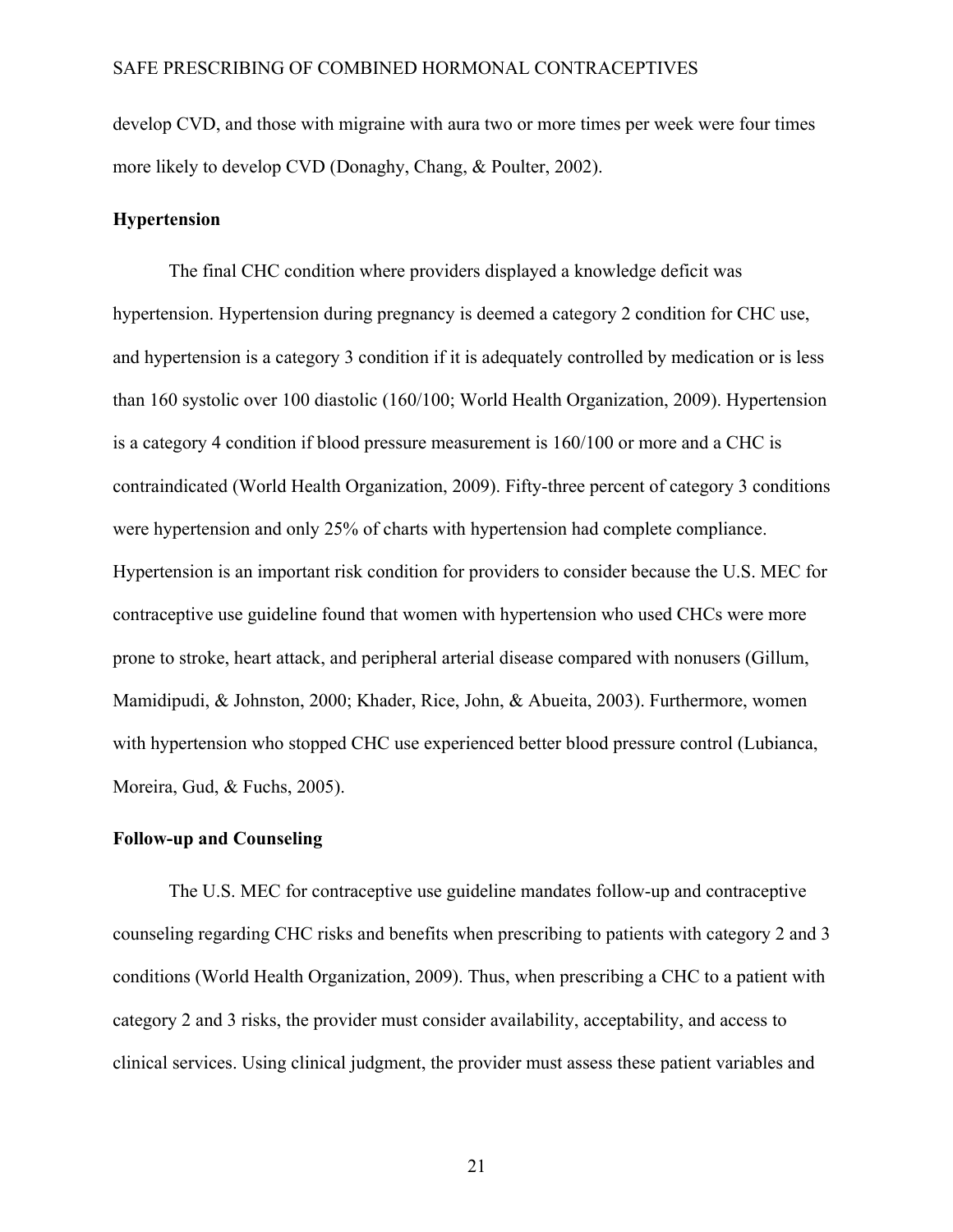proceed with caution when prescribing a CHC to a woman with a history of appointment cancelations, no-shows, or with limited access to resources.

A guiding principle of the U.S. MEC for contraceptive use guideline is the patient's right to choose and make an informed decision and this encompasses contraceptive counseling (World Health Organization, 2009). The health care provider is the most important facilitator of this goal by emphasizing the serious risk of a thrombotic event while using a CHC. When providers teach patients about thrombotic risk factors, patients have the opportunity to modify their actions and prevent acquisition of new risks. Additionally, a patient who is taught about adverse effects of using a CHC, will not underestimate the severity and promptness if symptoms of a thrombotic event presents.

Counseling techniques are patient specific and can be divided into initiation and continuation. Important topics to consider with new users include mechanism of action, advantages and disadvantages of different contraceptive methods (including non-contraceptive benefits), warning signs of adverse effects, misconceptions, and need for follow-up (Wysocki, 1998). Important discussion points with follow-up and continual prescription of CHC includes identification of new symptoms or health problems, and reiteration of the increased risk of a thrombotic event while using a CHC and the risk factors that amplify this risk.

#### **Conclusion**

The U.S. Medical Eligibility Criteria for contraceptive use guideline helps healthcare providers to assess patient risk factors and prescribe the safest form of contraception. Utilizing this tool can help promote evidence based prescribing practices and assist in preventing complications associated with contraceptive use. Additionally, safe prescribing practices can also promote family planning and prevent unplanned pregnancies at the local level. Although this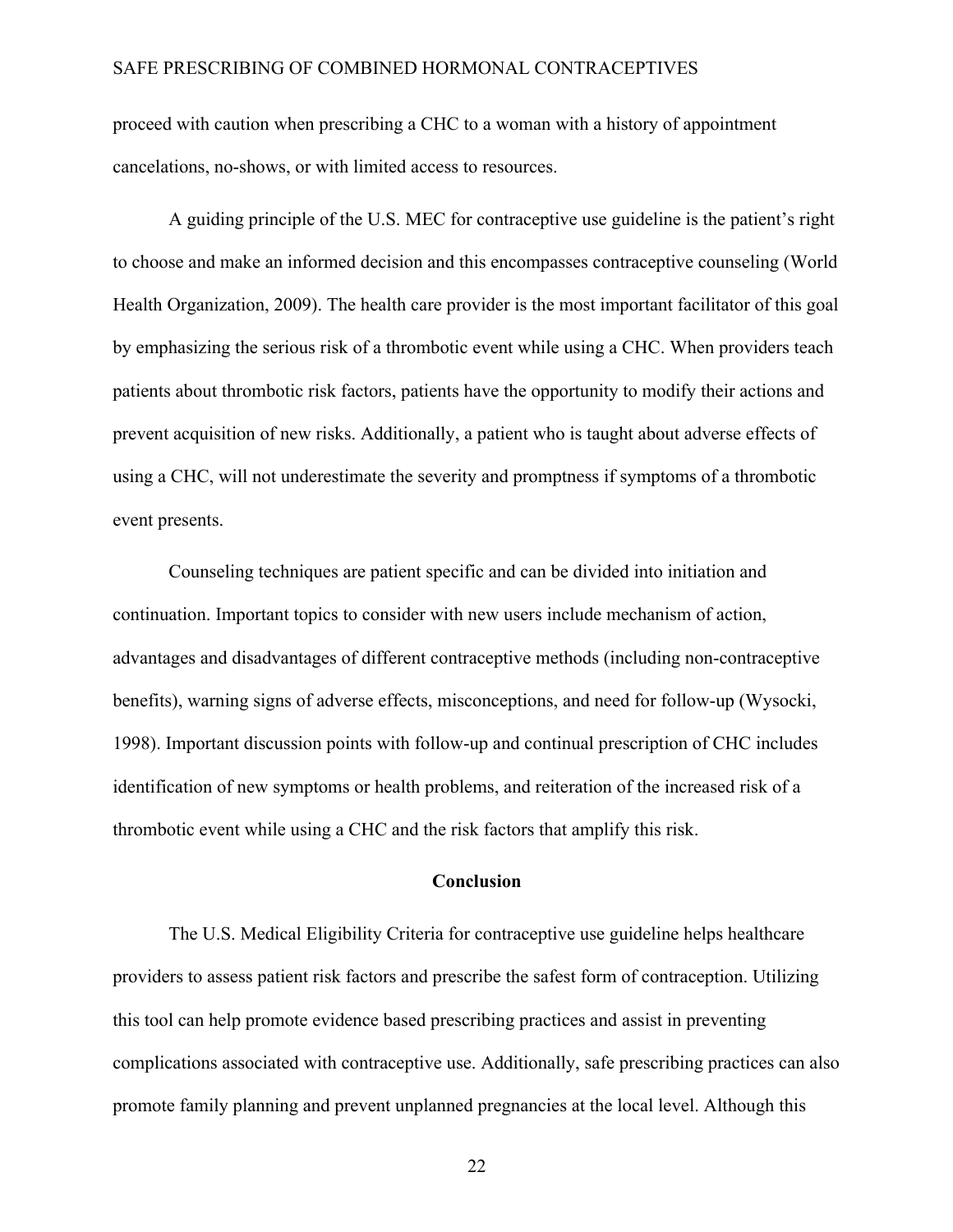study only found one strong comparison, it is concluded that all types of healthcare providers can better promote contraceptive safety by using the contraceptive guideline and utilizing thorough contraceptive counseling and timely follow-up. The patient has a right to make an informed decision and prevent health risks and a provider who utilizes the contraceptive guideline can facilitate patient and contraceptive safety.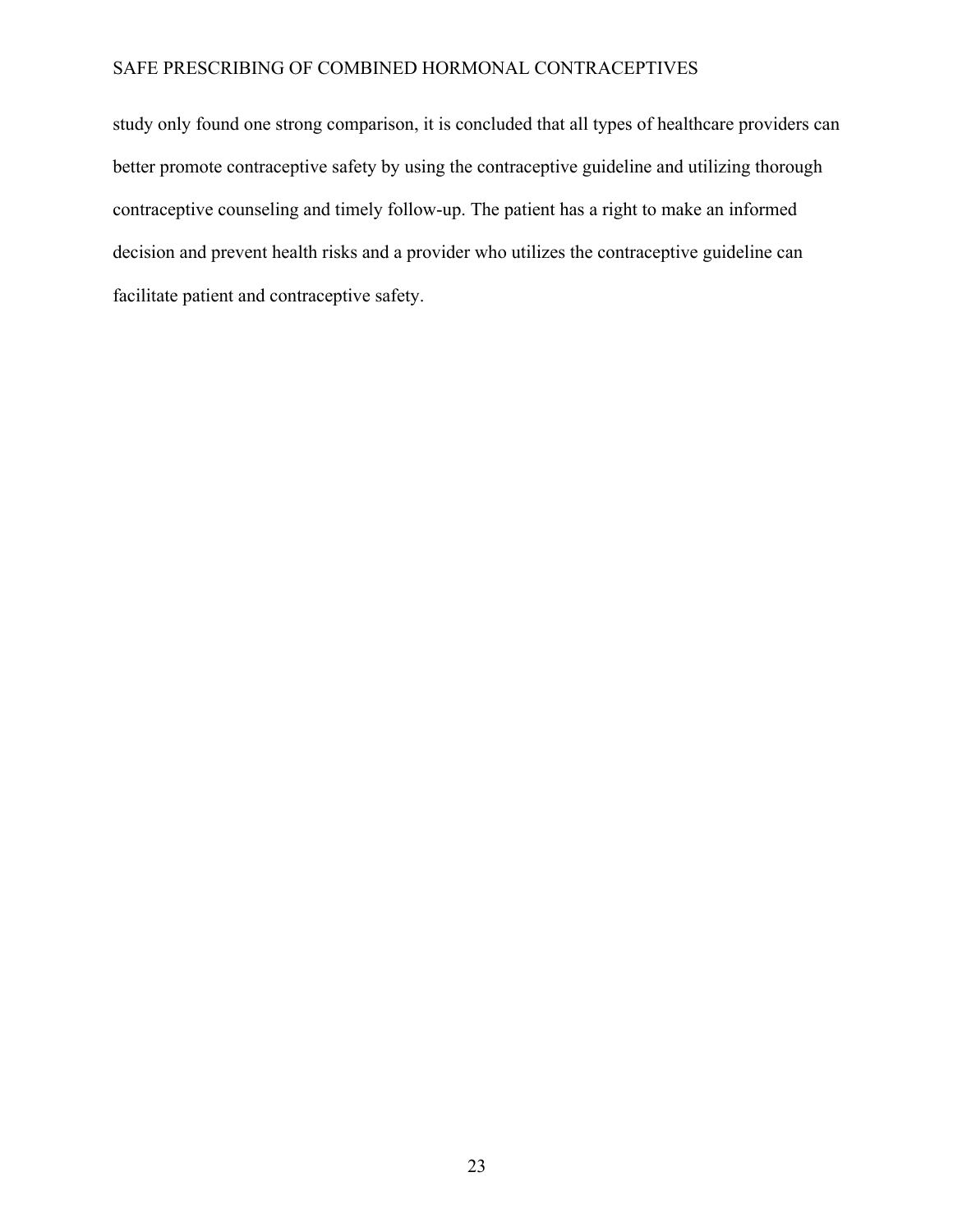### Table 1: Inclusion and Exclusion Criteria

| Inclusion                                                                           | Exclusion                  |
|-------------------------------------------------------------------------------------|----------------------------|
|                                                                                     |                            |
| -Encounter for contraceptive management (ICD-10 code Z30 or ICD-9 code V25)         | -Less than 18 years of age |
| -Family history of DVT or PE, current or personal history of DVT or PE (ICD-10 code | or more than 50 years of   |
| Z86.718, I82, ICD-9 code V12.51)                                                    | age                        |
| -Recent surgery requiring immobilization                                            | -Diagnosis of pregnancy    |
| -Breast cancer (ICD-10 code C50, ICD-9 code 174)                                    | -Not prescribed a CHC      |
| -Currently breastfeeding (ICD-10 code Z39.1 and ICD-9 code V24.1)                   | -Not written by an MD,     |
| -Gallbladder disease (ICD-10 code K82.8, K82.9, ICD-9 code 575.9),                  | PA, or NP                  |
| -Headaches or migraines (ICD-10 code R51, G43, ICD-9 code 339, 784, 346.9)          | -Written or reviewed       |
| -Sickle cell disease (ICD-10 code D57, ICD-9 code 282)                              | outside the time           |
| -Ischemic heart disease (IDC-10 codes I25.9 and I24.9, ICD-9 code 414.9)            | parameters                 |
| -Benign or malignant liver tumor (ICD-10 code D13.4, ICD-9 code 211.5)              | -No medical conditions     |
| -Diabetes (ICD-10 code E10 and E11, ICD-9 code 250.80 and 250.81),                  | including no category 2,   |
| -Tobacco use (ICD-10 code $Z72.0$ , ICD-9 code 305.1),                              | 3, or 4 conditions for     |
| -Hypertension (ICD-10 codes I10, I15, and O13, ICD-9 codes 401.0, 401.9, 405.91,    | CHC use                    |
| 405.99, 642.3),                                                                     |                            |
| -Hyperlipidemia (ICD-10 code E78.5, ICD-9 code 272)                                 |                            |
| -Obesity (ICD-10 code E66, ICD-9 code 278)                                          |                            |
| -Untreated cervical cancer (ICD-10 code Z85.41 and C53, ICD-9 code V10.41),         |                            |
| -Ulcerative colitis and Chron's disease (ICD-10 code K51, ICD-9 code 556)           |                            |
| -Rheumatoid arthritis (ICD-10 code M05, ICD-9 code 714)                             |                            |
| -Organ transplant (ICD-10 code Z94, ICD-9 code V42)                                 |                            |
| -Stroke or TIA (ICD-10 code Z86.73, ICD-9 code V12.54)                              |                            |
| -Lupus/SLE (ICD-10 code M32.1, ICD-9 code 710),                                     |                            |
| -Thrombogenic mutation (ICD-10 code D68, ICD-9 code 289.81),                        |                            |
| -Valvular heart disease (ICD-10 code I06, I07, ICD-9 code 397.1),                   |                            |
| -Viral hepatitis (ICD-10 code B15-B19, ICD-9 code 070.1).                           |                            |
|                                                                                     |                            |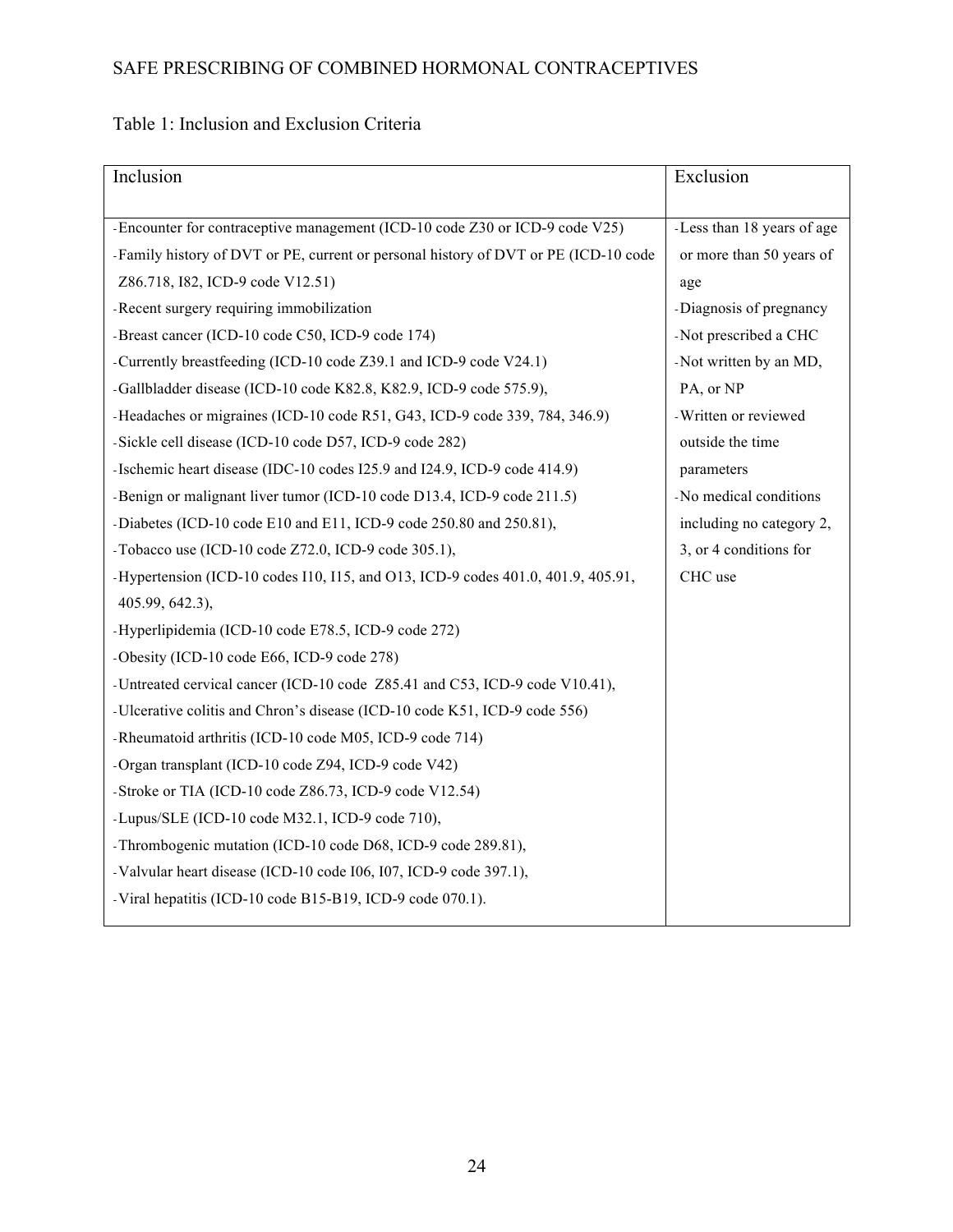### *Mean* (SD) or  $n \overline{(\%)}$ Patient age 26.67 (7.073) Provider type *-*MD *-*APP o NP o PA 66 (66%) 34 (34%) 26 (26%) 8 (8%) Conditions (category) *-*Obesity (2) *-*Smoking (2-4\*) *-*Migraine, no aura (2-3\*) *-*Hypertension (3-4\*) *-*Headaches (0-2\*) *-*Hyperlipidemia (0-3\*) *-*Cholecystectomy (2) *-*DM, no complications (2) *-*Migraine, with aura (4) \* Smoking: Age  $\leq$ 35 = Category 2; age 35+ and  $\leq$ 15 cigs/day = Category 3; age  $35+$  and  $15+$  cigs/day = Category 4. Migraine, no aura: Age  $\leq 35$  = Category 2; age  $35+$  = Category 3. Hypertension: <160/100 or medically controlled = Category 3;  $160/100+$  = Category 4. Headaches  $2012 =$ Category 2. Hyperlipidemia 2012: Category 3. Nine single conditions not coded (Lamictal, CVA history, valvular heart disease, malabsorptive surgery, RA, post-partum, UC, DM with neuropathy, family 42 (43.75%) 31 (32.39%) 22 (22.92%) 8 (8.33%) 5 (5.21%) 3 (3.13%) 3 (3.13%) 2 (2.08%) 2 (2.08%)

#### Table 2: Study Population Demographics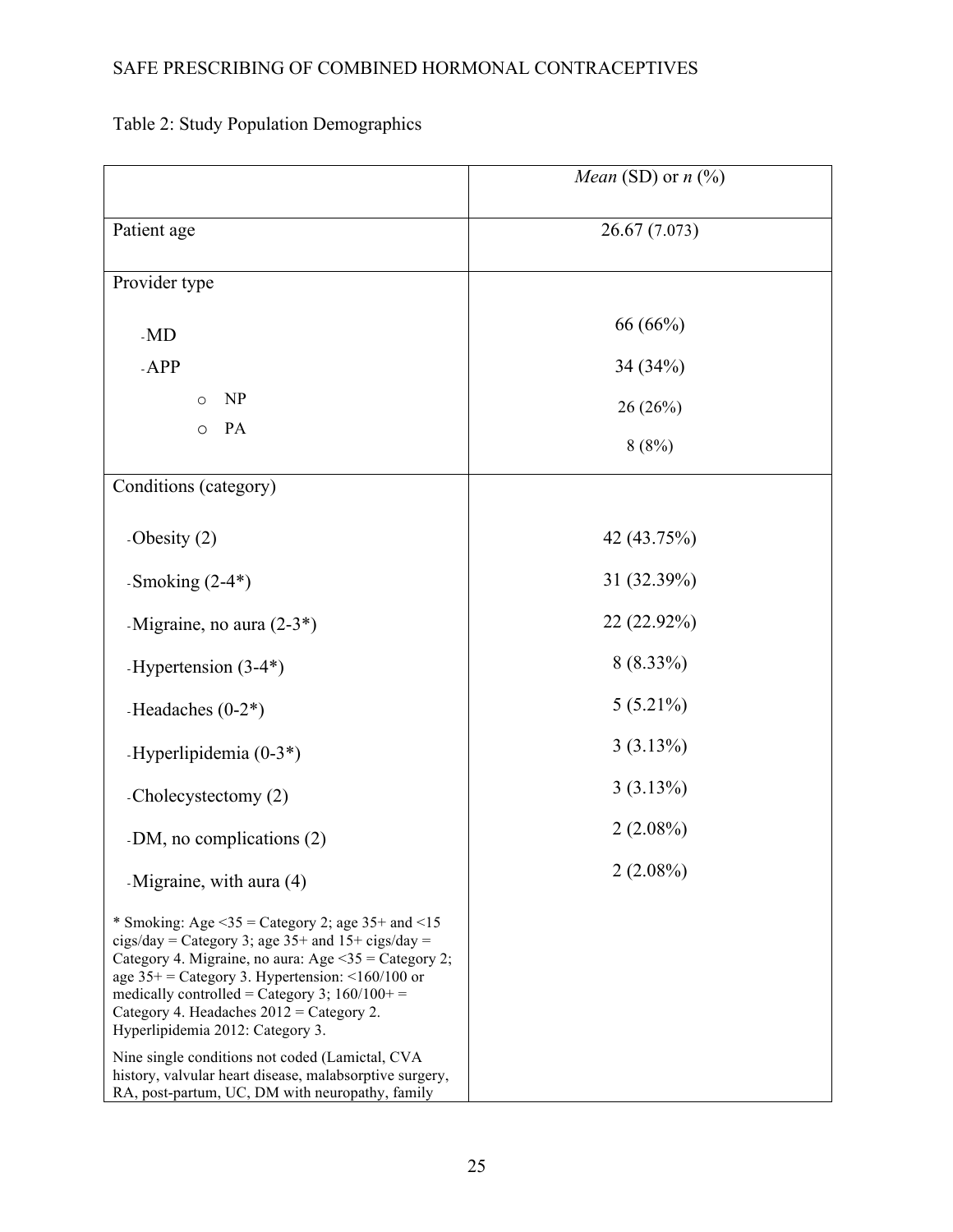| history of clot; all conditions n=1). |             |
|---------------------------------------|-------------|
| Provider tenure (years)               |             |
|                                       |             |
| $-0-3$                                | 18 (20.22)  |
| $-4-5$                                | 25(28.09)   |
| $-6 - 10$                             | 21(23.60)   |
| >10                                   | 25(28.09)   |
| Completeness                          |             |
|                                       |             |
| Complete                              | 27(28.13%)  |
| Partial                               | 47 (48.96%) |
| None                                  | 22 (22.92%) |
|                                       |             |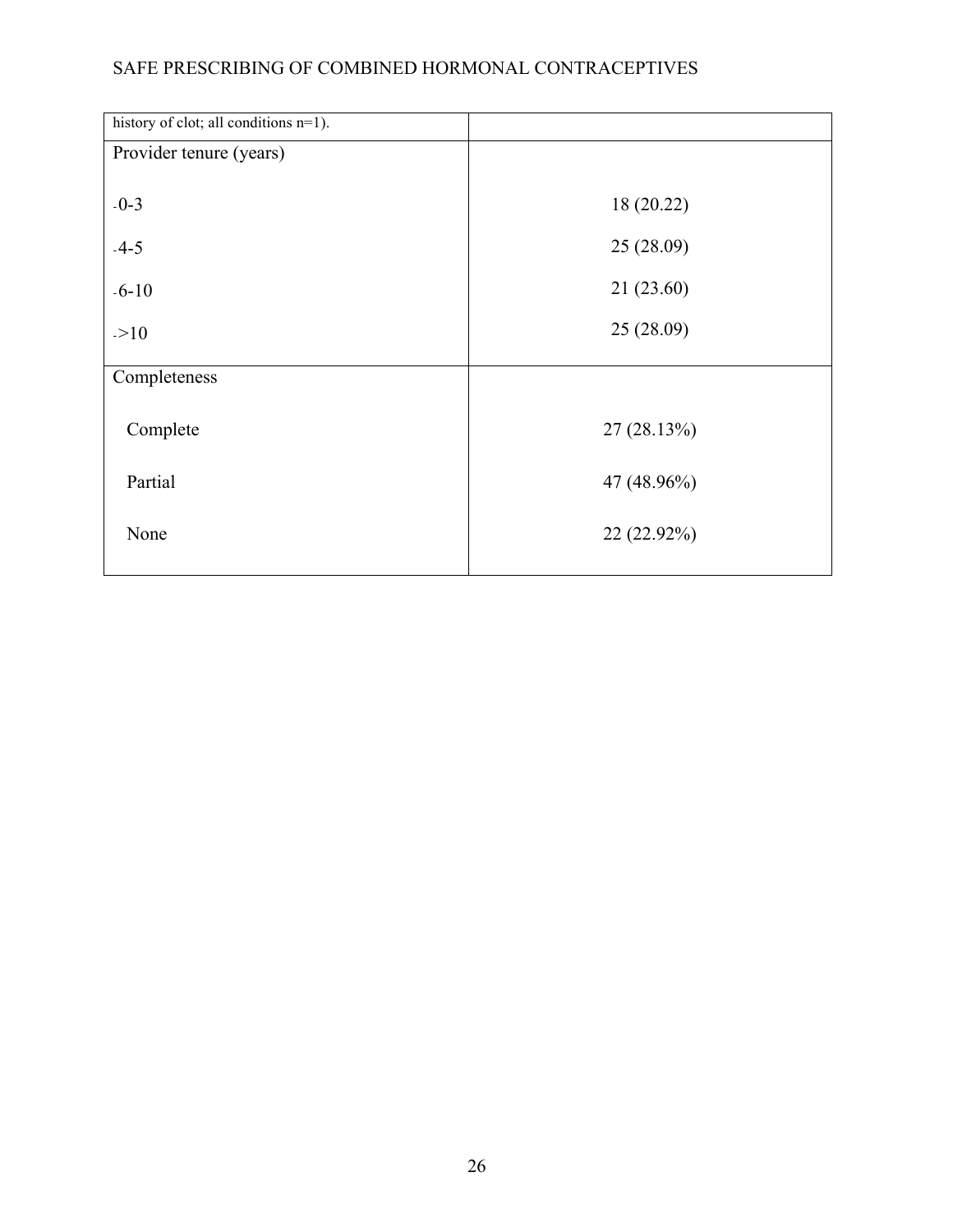|                 | Complete        | Partial          | None               | $\boldsymbol{p}$ |
|-----------------|-----------------|------------------|--------------------|------------------|
|                 | Both F/U and CC | Either F/U or CC | Neither F/U nor CC |                  |
|                 | $(n=27)$        | $(n=47)$         | $(n=22)$           |                  |
| Patient age     | 25.9(6.6)       | 26.3(6.7)        | 28.7(8.5)          | .30              |
| Provider type   |                 |                  |                    | .65              |
| NP/PA           | $12(44.4\%)$    | 10(21.3%)        | 12 (54.5%)         |                  |
| <b>MD</b>       | 15 (55.6%)      | 37(78.7)         | 10(45.5)           |                  |
| Provider tenure |                 |                  |                    | .39              |
| (years)         |                 |                  |                    |                  |
| $0 - 3$         | 7(26.92)        | 9(20.00)         | 2(11.11)           |                  |
| $4 - 5$         | 4(15.38)        | 16(35.56)        | 5(27.78)           |                  |
| $6 - 10$        | 9(34.62)        | 6(13.33)         | 6(33.33)           |                  |
| >10             | 6(23.08)        | 14(31.11)        | 5(27.78)           |                  |
|                 |                 |                  |                    |                  |
|                 |                 |                  |                    |                  |

# Table 3: Comparison of Patient Age, Provider Type, and Provider Tenure by Completeness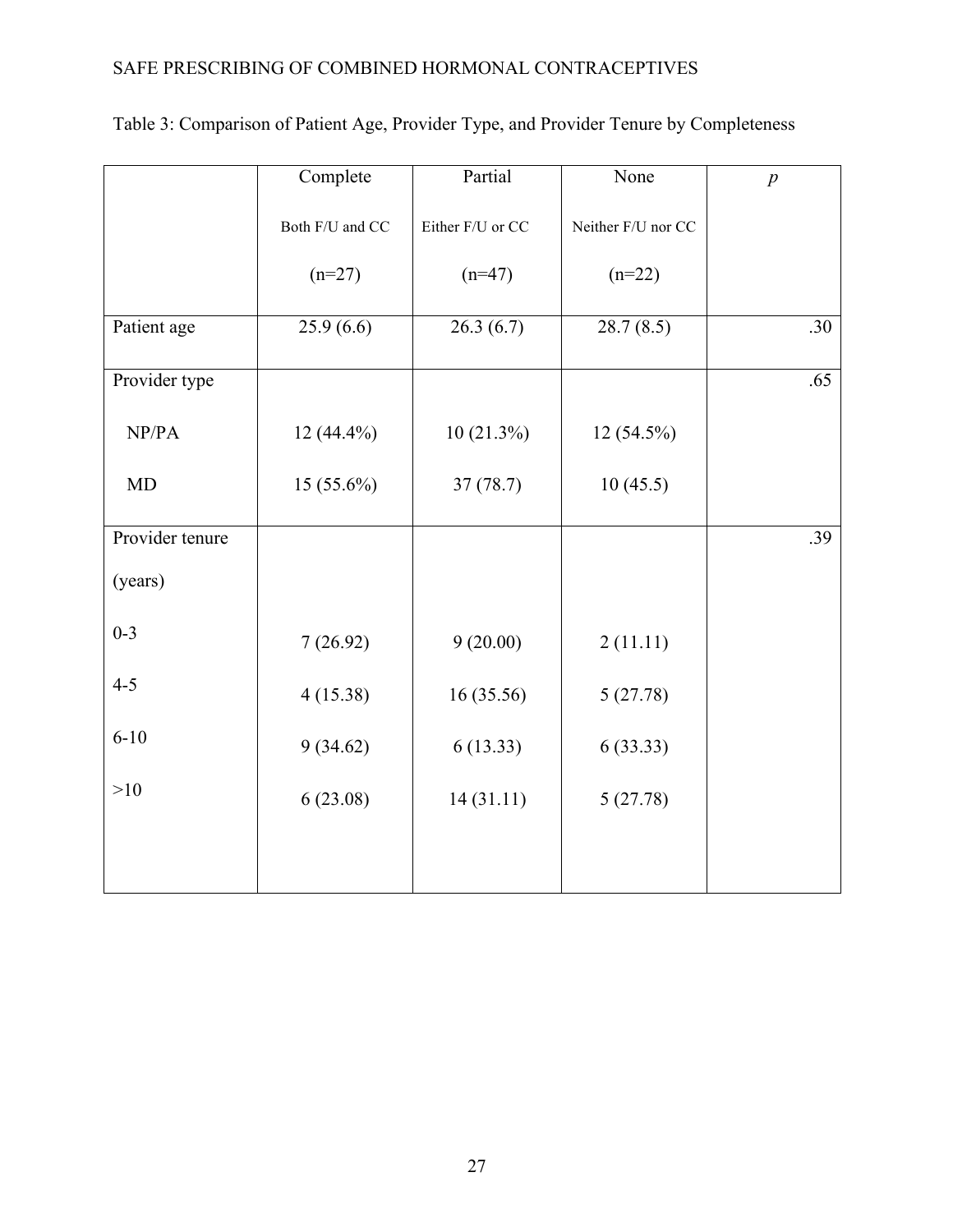#### References

- American College of Obstetricians and Gynecologists. (2012). Committee opinion No. 540: risk of venous thromboembolism among users of drospirenone-containing oral contraceptive pills. *Obstetric and Gynecology, 120* (5), 1239-1242.
- Centers for Disease Control and Prevention. (2011). Healthy people 2020 topics and objectives: Family planning. Retrieved from https://www.healthypeople.gov/2020/topics objectives/topic/family-planning/objectives
- David, H.P. (2006). Born unwanted, 35 years later: The Prague Study. *Reproductive Health Matters 14*(27), 161-190.
- De Bastos, Stegeman, Rosendaal, Van Hylckama, Helmerhorst, & Stijnen. (2014). Combined oral contraceptives: venous thrombosis. Cochrane Database System Review, 3, CD010813.
- Doma, Vucnik, Mijovski, Peternel, & Stegnar. (2013). Enhanced thrombin generation in women with a history of oral contraception-related venous thrombosis. *Thrombosis Research, 132* (5), 621-626.
- Donaghy, Chang, & Poulter. (2002). Duration, frequency, recency, and type of migraine and the risk of ischaemic stroke in women of childbearing age. *Journal Neurology and Neurosurgurical Psychiatry, 73,* 747- 750.
- Elfenbein, D.S., & Felice, M.E. (2003). Adolescent pregnancy. *Pediatric Clinics of North America, 50*(4), 781-800.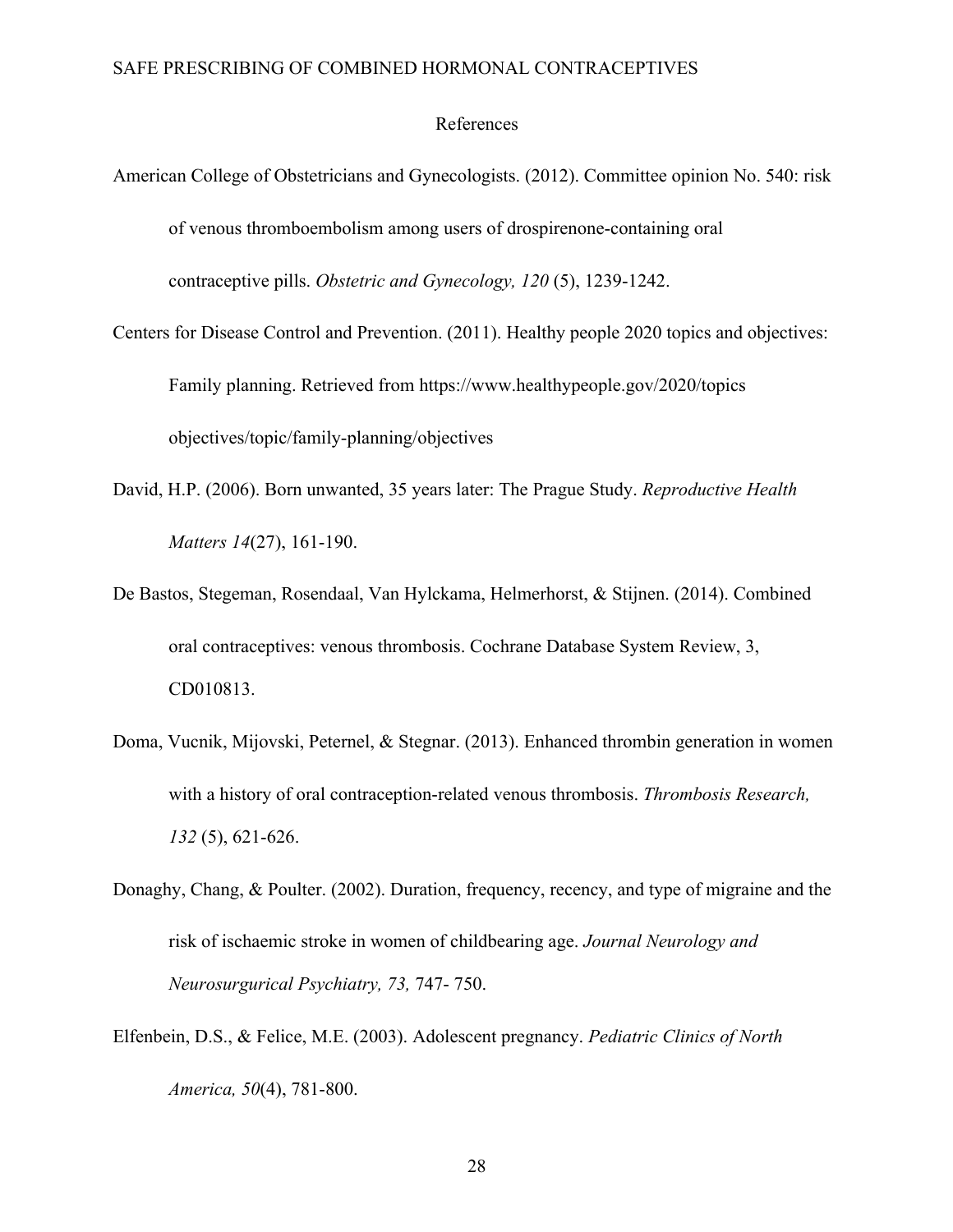- Etminan, Takkouche, Isorna, & Samii. (2005). Risk of ischaemic stroke in people with migraine: systematic review and meta-analysis of observational studies. *BMJ, 330,* 63.
- Finer & Henshaw. (2006). Disparities in rates of unintended pregnancy in the United States, 1994 and 2001. *Perspectives on Sexual and Reproductive Health,38*(2), 90-96.
- Finer & Zolna. (2014). Shifts in intended and un-intended pregnancies in the United States, 2001–2008. *American Journal of Public Health, 104*, 43–48.
- Food and Drug Administration. (2012). FDA drug safety communication: updated information about the risk of blood clots in women taking birth control pills containing drospirenone. Available at: http:// www.fda.gov/Drugs/DrugSafety/ucm299305. Retrieved July 5, 2014.
- Gillum, Mamidipudi, & Johnston. (2000). Ischemic stroke risk with oral contraceptives: a meta analysis. *JAMA, 284*, 72–78.
- Han, L., & Jensen, J.T. (2015). Does the progestogen used in combined hormonal contraception affect venous thrombosis risk? Obstetrics and Gynecology Clinics, 42 (4), 683-698.
- Hee, Kettner, & Vejtorp. (2013). Continuous use of oral contraceptives: an overview of effects and side-effects. *Acta Obstetricia et Gynecologica Scandinavica, 92*(2), 125-136.
- Hoffman, S. (2006). *By the Numbers: The public costs of teen childbearing*. Washington: National Campaign to Prevent Teen Pregnancy. Retrieved from: https://thenationalcampaign.org/resource/numbers

Horton, Simmons, & Curtis. (2016). Combined hormonal contraceptive use among obese women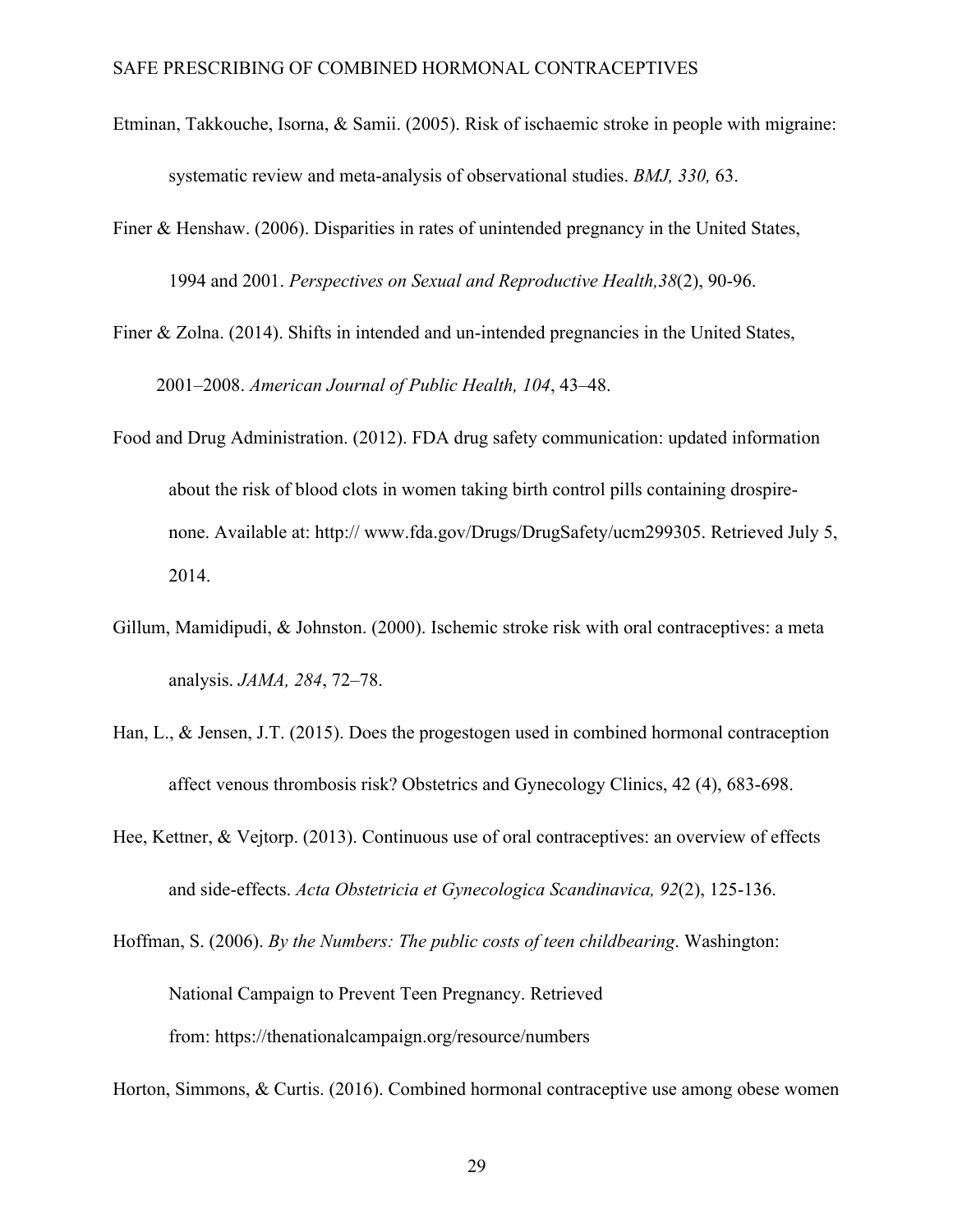and risk for cardiovascular events: a systematic review. *Contraception, 94*(6), 590-604.

- Khader, Rice, John, & Abueita. (2003). Oral contraceptives use and the risk of myocardial infarction: a meta-analysis. *Contraception, 68*, 11–17.
- Kurth, Gaziano, Cook, Logroscino, Diener, & Buring. (2006). Migraine and risk of cardiovascular disease in women. *JAMA, 296*, 283- 291.
- Logan, C., Holcombe, E., Manlove, J., & Ryan, S. (2007). *The consequences of unintended childbearing: A white paper.* Washington, DC: The National Campaign to Prevent Teen and Unplanned Pregnancy. Retrieved from http://www.thenationalcampaign.org/ resources/pdf/consequences.pdf.
- Lubianca, Moreira, Gus, & Fuchs. (2005). Stopping oral contraceptives: an effective blood pressure-lowering intervention in women with hypertension. *Journal of Human Hypertension, 19*, 451–455.
- Manzoli, L., De Vito, C., Marzuillo, C., Boccia, A., & Villari, P. (2012). Oral Contraceptives and Venous Thromboembolism. *Drug Safety, 35*(3), 191-205.
- Mitic. (2014). An integrative approach to the patient with thrombophilia. *Journal of Medical Biochemistry, 33* (1), 47-57.
- Nightingale, Lawrenson, Simpson, Williams, MacRae, & Farmer. (2000). The effects of age, body mass index, smoking and general health on the risk of venous thromboembolism in users of combined oral contraceptives. *European Journal of Contraception and Reproductive Health Care, 5,* 265–274.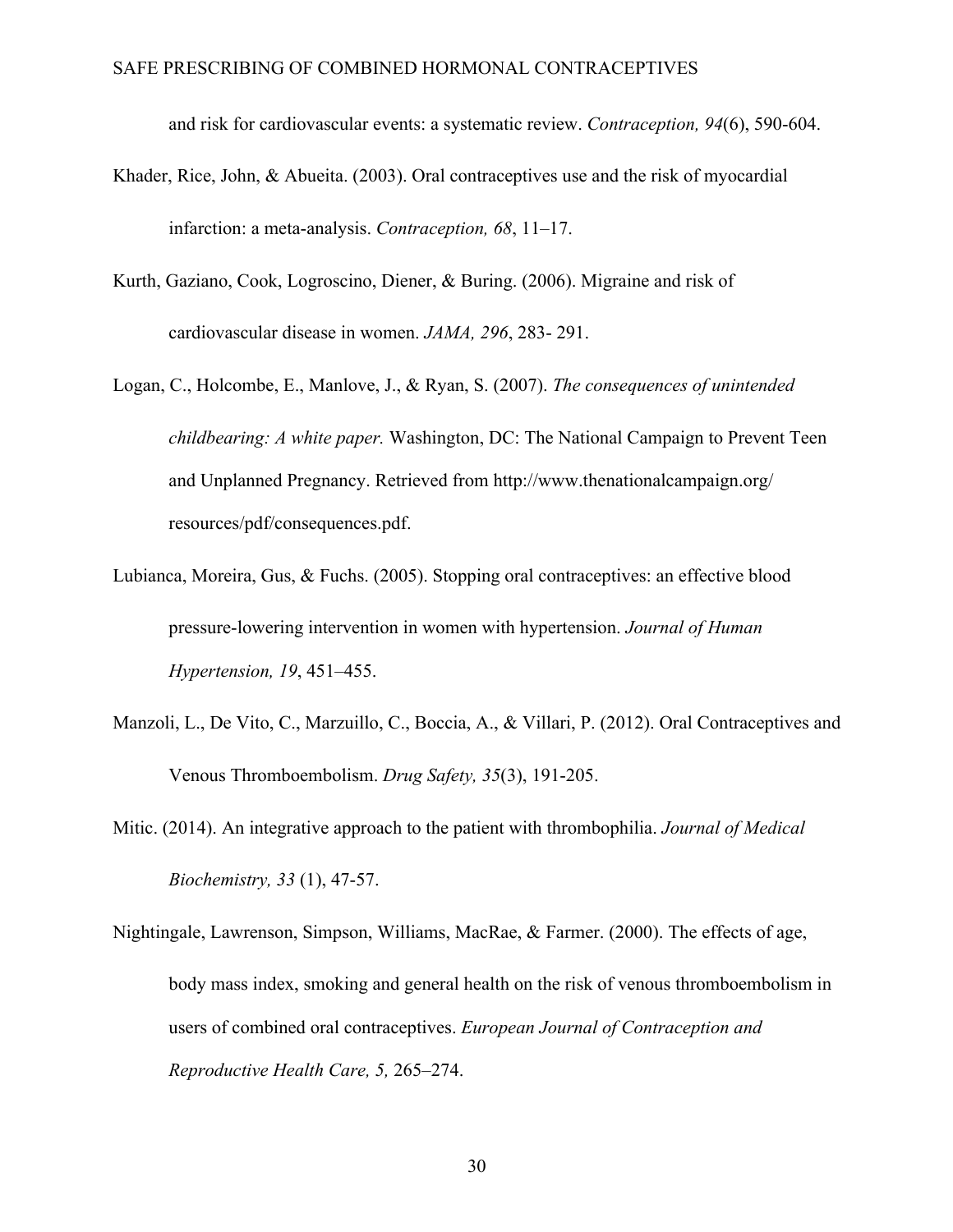- Office of Disease Prevention and Health Promotion. (2014). 2020 topics and objectives: family planning. Retrieved from https://www.healthypeople.gov/2020/topicsobjectives/topic/family-planning/objectives
- Pezzini, Del Zotto, Giossi, Volonghi, Grassi, & Padovani. (2009). The migraine-ischemic stroke connection: potential pathogenic mechanisms. *Current Molecular Medicine, 9*, 215-226.
- Philipson, Wakefield, & Kasparian. (2011). Women's knowledge, beliefs, and information needs in relation to the risks and benefits associated with use of the oral contraceptive pill. *Journal of Women's Health, 20* (4), 635-642.
- Piparva & Buch. (2011). Deep vein thrombosis in a woman taking oral combined contraceptive pills. *Journal of Pharmacology and Pharmocotherapeutics, 2* (3), 185-186.
- Shah, Balkhair, Ohlsson, Beyene, Scott, & Frick. (2011). Intention to become pregnant and low birth weight and preterm birth: a systematic review. *Maternal and Child Health Journal, 15*(2), 205-216.
- Singh, Sedgh, & Hussain. (2010). Unintended pregnancy: worldwide levels, trends, and outcomes. *Studies in Family Planning, 41*(4), 241–250.
- Taylor, J.S., & Cabral, H.J. (2002). Are women with an unintended pregnancy less likely to breastfeed? *Journal of Family Practice, 51(*5), 431–6.
- U.S. Department of Health and Human Services. (2012). Healthy People 2020 family planning objectives. Available: http://www.healthypeople.gov. Accessed March 29, 2016.